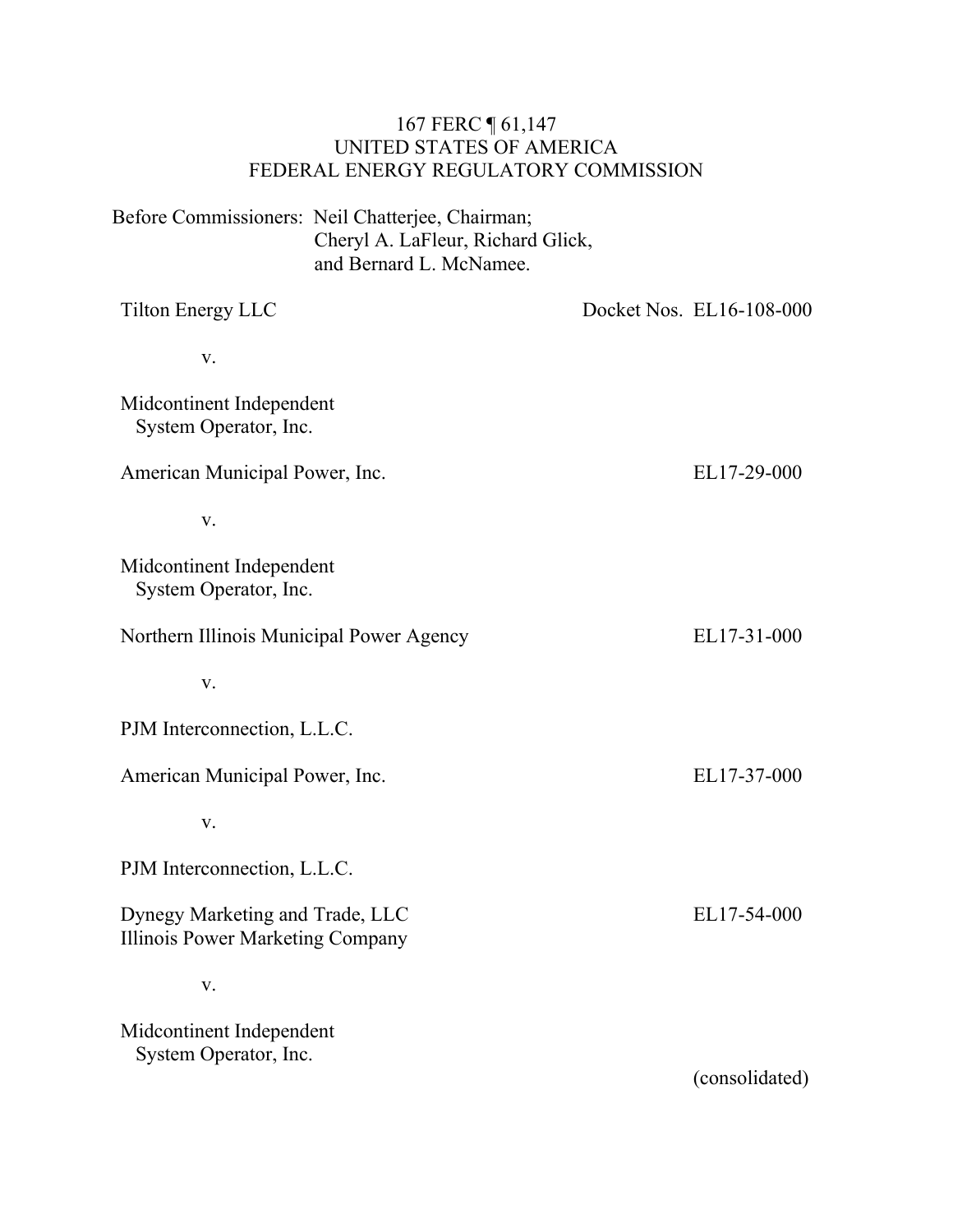### ORDER ON COMPLAINT, ESTABLISHING HEARING AND SETTLEMENT JUDGE PROCEDURES, ESTABLISHING REFUND EFFECTIVE DATE, AND CONSOLIDATING PROCEEDINGS

(Issued May 16, 2019)

1. On August 25, 2016, Tilton Energy LLC (Tilton) filed a complaint against Midcontinent Independent System Operator, Inc. (MISO) pursuant to sections 206 and 309 of the Federal Power Act (FPA)**[1](#page-1-0)** and Rule 206 of the Commission's Rules of Practice and Procedure (Complaint).<sup>[2](#page-1-1)</sup> Tilton alleges that, since Tilton's pseudo-tie arrangement with PJM Interconnection, L.L.C. (PJM)**[3](#page-1-2)** became effective on March 1, 2016, MISO has deviated from provisions of its Open Access Transmission, Energy and Operating Reserve Markets Tariff (MISO Tariff) by imposing congestion and administrative charges on Tilton. Tilton also alleges that MISO's assessment of such charges on Tilton is unjust, unreasonable, and unduly discriminatory.

2. As discussed below, we grant the Complaint in part, and deny it in part, establish hearing and settlement judge procedures with respect to appropriate refunds, and establish a refund effective date of August 25, 2016. We also consolidate the instant proceeding with the complaint proceedings in Docket Nos. EL17-29-000, EL17-31-000, EL17-37-000, and EL17-54-000 for purposes of settlement, hearing, and decision.

# **I. Background**

3. In 2014, the Commission approved the request of PJM to amend the PJM Tariff to recognize limits on the amount of capacity from external resources that PJM can reliably import into the PJM region (Capacity Import Limit), and to exempt pseudo-tied

**<sup>1</sup>** 16 U.S.C. §§ 824e, 825h (2012).

**<sup>2</sup>** 18 C.F.R. § 385.206 (2018).

<span id="page-1-2"></span><span id="page-1-1"></span><span id="page-1-0"></span>**<sup>3</sup>** Both MISO and PJM are Commission-approved regional transmission organizations (RTO). In this order, MISO and PJM are collectively referred to as the RTOs.

*(continued ...)*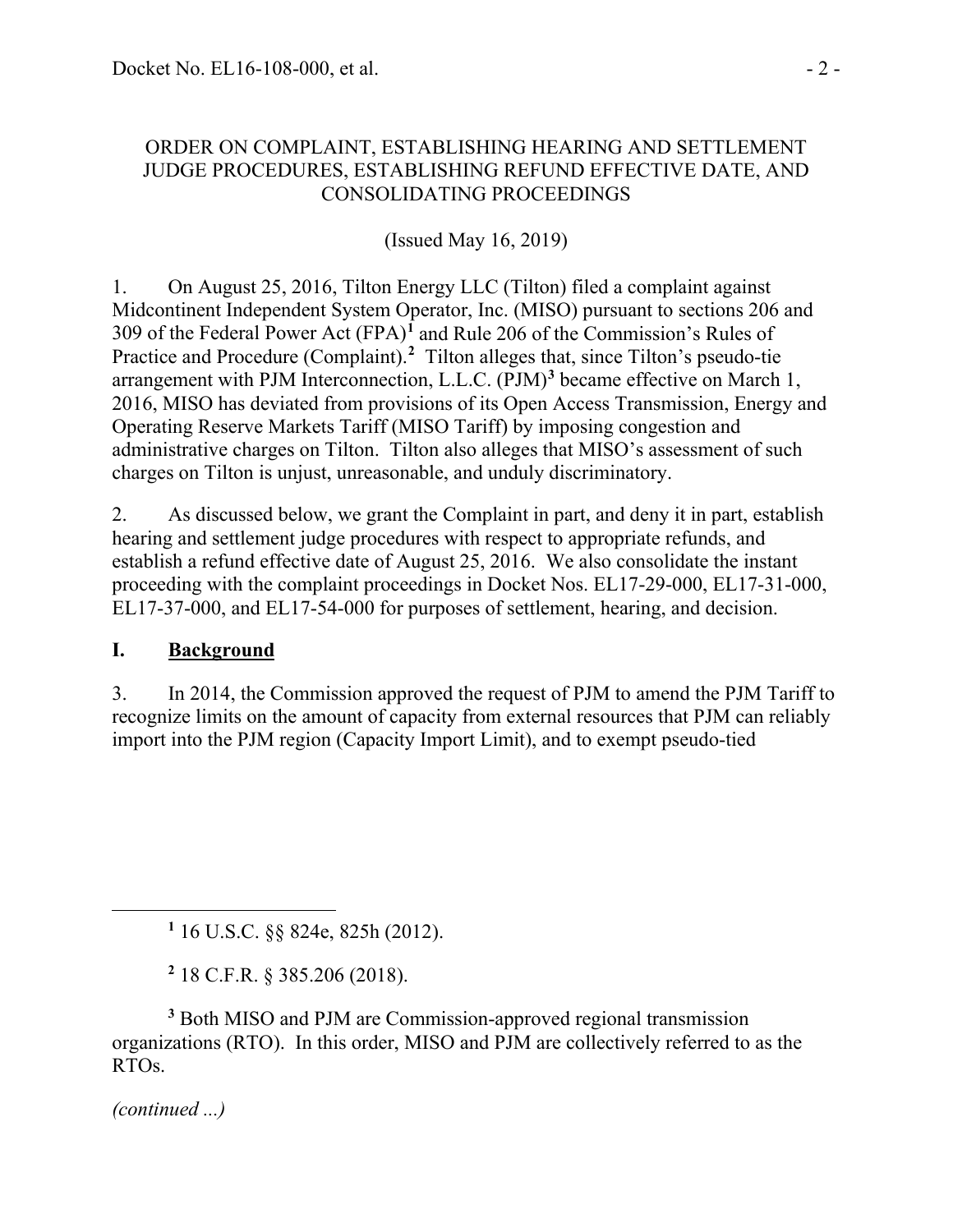resources**[4](#page-2-0)** from the Capacity Import Limit if they meet certain requirements.**[5](#page-2-1)** Given these changes to the PJM Tariff, the amount of capacity pseudo-tied from MISO to PJM substantially increased between PJM's 2015-2016 planning year and its 2016-2017 planning year. **[6](#page-2-2)**

4. Tilton states that it owns and operates a 180 MW natural gas-fired electric generation facility located in Tilton, Illinois (Tilton Facility).**[7](#page-2-3)** The Tilton Facility is interconnected to the transmission system owned by Ameren Illinois Company (Ameren Illinois). Although the Tilton Facility is physically located in MISO, the Tilton Facility follows PJM's dispatch instructions and participates in the PJM market through a pseudotie to PJM established on March 1, 2016, and has been included in the PJM network model and dispatched by PJM since that date.

5. Tilton states that it is not registered with MISO as a Market Participant and that it interacts with MISO through an energy management agreement with EDF Energy Services, LLC that is administered by EDF Energy Services, LLC's affiliate, EDF Trading North America, LLC (EDF).**[8](#page-2-4)** EDF is a MISO Market Participant.

6. Tilton states that it has purchased long-term firm transmission service from MISO to PJM, and pays fees for this transmission service pursuant to the MISO Tariff.**[9](#page-2-5)** On August 21, 2012, on behalf of Tilton, EDF entered into four long-term point-to-point Transmission Service Agreements on the Open Access Same Time Information System

**<sup>5</sup>** *See PJM Interconnection, L.L.C.*, 147 FERC ¶ 61,060, at PP 25, 49-54 (2014).

<span id="page-2-3"></span><span id="page-2-2"></span><span id="page-2-1"></span>**<sup>6</sup>** Complaint, Ex. F at 2. MISO and PJM have stated in a Joint and Common Market (JCM) presentation that 156 MW were pseudo-tied during the 2015-2016 planning year and that the amount increased to 2,061 MW for the 2016-2017 planning year. MISO Answer, Att. A, Ex. 1 at 4.

**<sup>7</sup>** Complaint at 6.

<span id="page-2-4"></span>**<sup>8</sup>** *Id.* at 7.

<span id="page-2-5"></span>**<sup>9</sup>** *Id.* (citing *id.*, Ex. A ¶ 5).

<span id="page-2-0"></span> $\overline{a}$ **<sup>4</sup>** A pseudo-tied generation resource is one physically located in one Balancing Authority Area, but treated electrically as being in another Balancing Authority Area. *See, e.g.*, *Integration of Variable Energy Resources*, Notice of Inquiry, 130 FERC ¶ 61,053, at P 32 n.23 (2010) ("Pseudo-ties are defined as telemetered readings or values that are used as 'virtual' tie line flows between balancing authorities where no physical tie line exists.").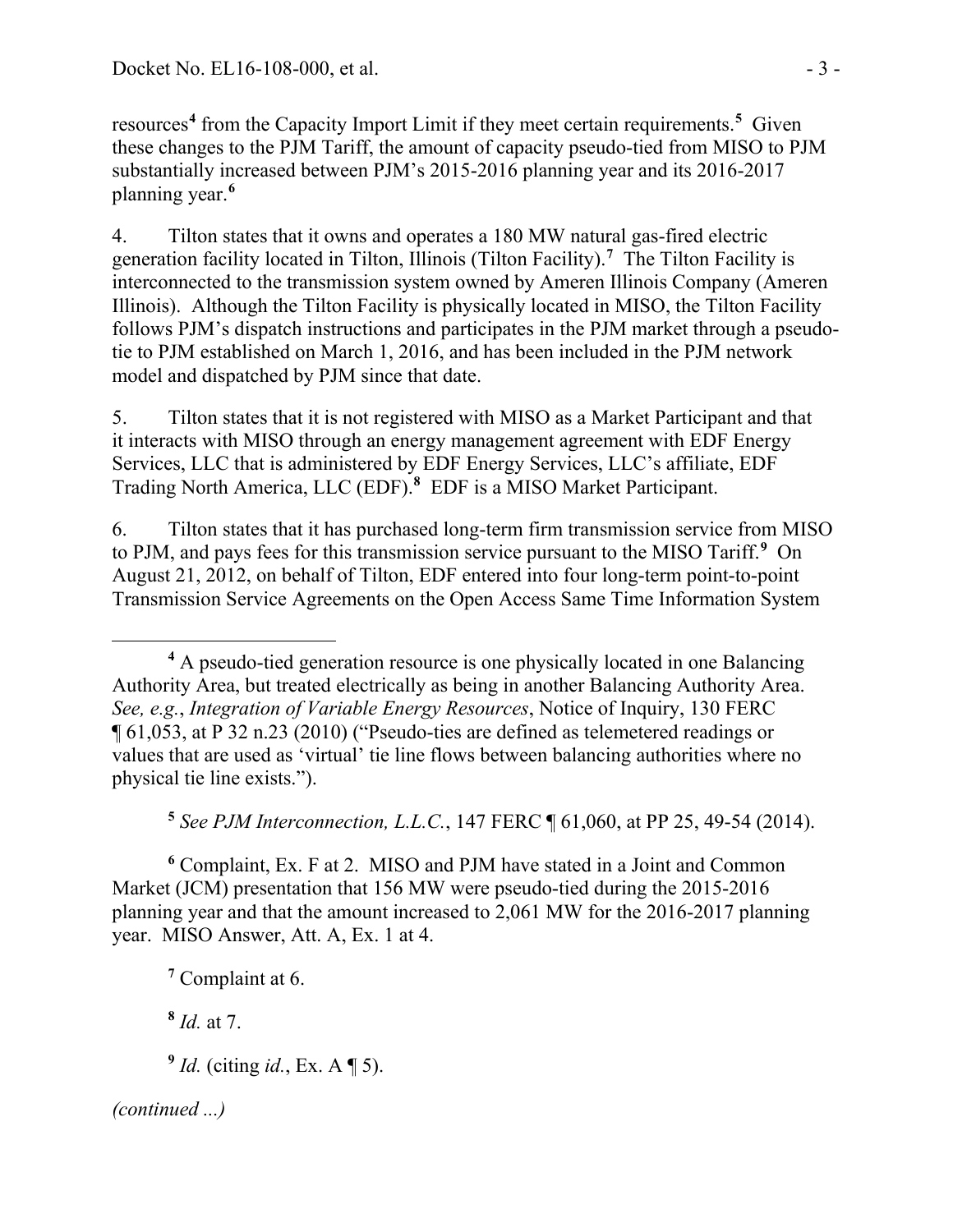operated by MISO.**[10](#page-3-0)** These agreements cover 180 MW of transmission capacity from the Ameren Illinois region of MISO to PJM, and are effective during the term of June 1, 2014 through June 1, 2020.

## **II. Complaint**

7. According to Tilton, MISO assesses congestion costs and losses on Tilton through the Transmission Usage Charge (TUC).**[11](#page-3-1)** The TUC is:

A charge attributable to the increased cost of Energy delivered at a given Commercial Node when the Transmission System is operating under constrained conditions or due to losses on the system. The TUC is the per unit charge to support a Through Schedule or Financial Schedule or Generator Self-Supply and is equal to the difference in the [Locational Marginal Price (LMP)] at the sink and the LMP at source (in dollars per/MWh), which includes the Cost of Congestion and the Cost of Losses.**[12](#page-3-2)**

8. According to Tilton, MISO uses Financial Schedules to assess congestion costs and administrative fees against generators pseudo-tied out of MISO such as the Tilton Facility.**[13](#page-3-3)** In the MISO Tariff, Financial Schedule is defined as:

> A financial arrangement between two Market Participants designating a Source Point, Sink Point and Delivery Point establishing the obligations of the buyer and seller for the payment of Cost of Congestion and Cost of Losses. The Transmission

<span id="page-3-3"></span><span id="page-3-2"></span><span id="page-3-1"></span>**<sup>11</sup>** Tilton Complaint at 18. Unless otherwise specified, all capitalized terms herein shall have the same definition as in the MISO Tariff.

**<sup>12</sup>** MISO Tariff, Module A, Section 1.T.

**<sup>13</sup>** Complaint at 21, 24.

<span id="page-3-0"></span>**<sup>10</sup>** An August 21, 2012 letter agreement between Tilton and EDF states that, "[EDF] and Tilton each acknowledge and agree that . . . [EDF] has entered into the Transmission Service Agreements as agent for, and for the benefit of, Tilton . . . " *Id.* n.22 (quoting *id.*, Ex. E). Given the principal-agent relationship between Tilton and EDF, for purposes of this order, we refer to Tilton as a MISO Transmission Customer. Further, because, as discussed below, under Attachment L (Credit Policy) of the MISO Tariff each MISO Transmission Customer must be a Market Participant or be represented by a duly authorized Market Participant, we also refer to Tilton as a MISO Market Participant.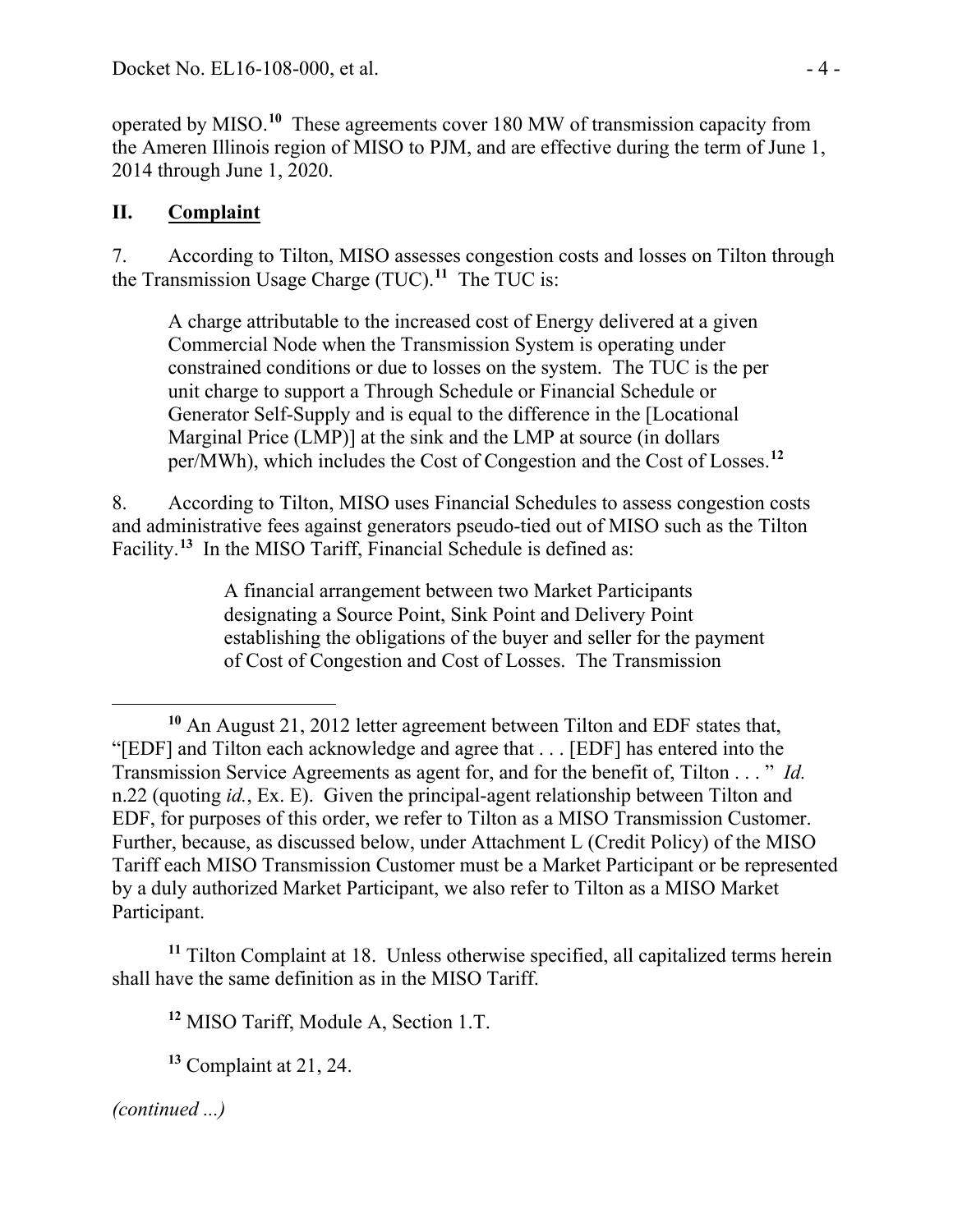Provider is not the Energy Market Counterparty to the sale of Energy under a Financial Schedule transaction and collects and disburses the [TUC] as agent for the parties to the Financial Schedule.**[14](#page-4-0)**

9. Tilton argues that in using Financial Schedules to assess congestion costs against generators pseudo-tied out of MISO, MISO has acted contrary to the MISO Tariff.**[15](#page-4-1)** Tilton asserts that multiple provisions of the MISO Tariff state that Financial Schedules are contracts between two separate Market Participants, and that MISO is not a counterparty to the transaction.**[16](#page-4-2)**

10. Tilton states that under the Financial Schedules established by MISO for Tilton, the Asset Owner is both the buyer and the seller, and is responsible for the TUC, which includes congestion costs, associated with the Financial Schedule. **[17](#page-4-3)** Tilton asserts that MISO did not seek approval for any waiver from or modification to the MISO Tariff before implementing this procedure; rather, MISO simply revised its Business Practices Manuals (BPMs) to reflect the decision to use Financial Schedules to record transmission transactions for generators pseudo-tied out of MISO, despite the non-existence of a bilateral transaction that is a prerequisite for the use of a Financial Schedule.

11. In addition, Tilton argues that MISO's assessment of congestion costs on generation pseudo-tied from MISO to PJM is unjust, unreasonable, and unduly discriminatory because it results in such pseudo-tied generation being charged twice for congestion costs and administrative fees along the same path and charged for real-time congestion costs that would not be assessed if the generation were physically

**<sup>15</sup>** Complaint at 5, 26-27.

<span id="page-4-2"></span><span id="page-4-1"></span>**<sup>16</sup>** *Id.* at 17 & n.62 (quoting MISO Tariff, Module A, Section 6A ("The Transmission Provider collects and disburses the Transmission Usage Charge as agent *for the parties* to the Financial Schedule and is not the Energy Market Counterparty to the transaction." (emphasis in Complaint)); MISO Tariff, Module A, Section 7.8 ("If the non-payment is a failure *of a party* to a Financial Schedule to pay the Financial Schedule related charge owed by it, the Transmission Provider shall reduce the payment *to the other party* to the Financial Schedule . . . ." (emphasis in Complaint)); MISO Tariff, Module C, Section 39.1.3 ("The Financial Schedule shall include . . . [i]dentification of the *Market Participants* included in the Financial Schedule." (emphasis in Complaint))).

<span id="page-4-3"></span>**<sup>17</sup>** *Id.* at 19 (citing, *inter alia*, BPM-005, Market Settlements, Section 2.7.3).

<span id="page-4-0"></span>**<sup>14</sup>** MISO Tariff, Module A, Section 1.F. Tilton does not assert that MISO is improperly assessing losses on Tilton.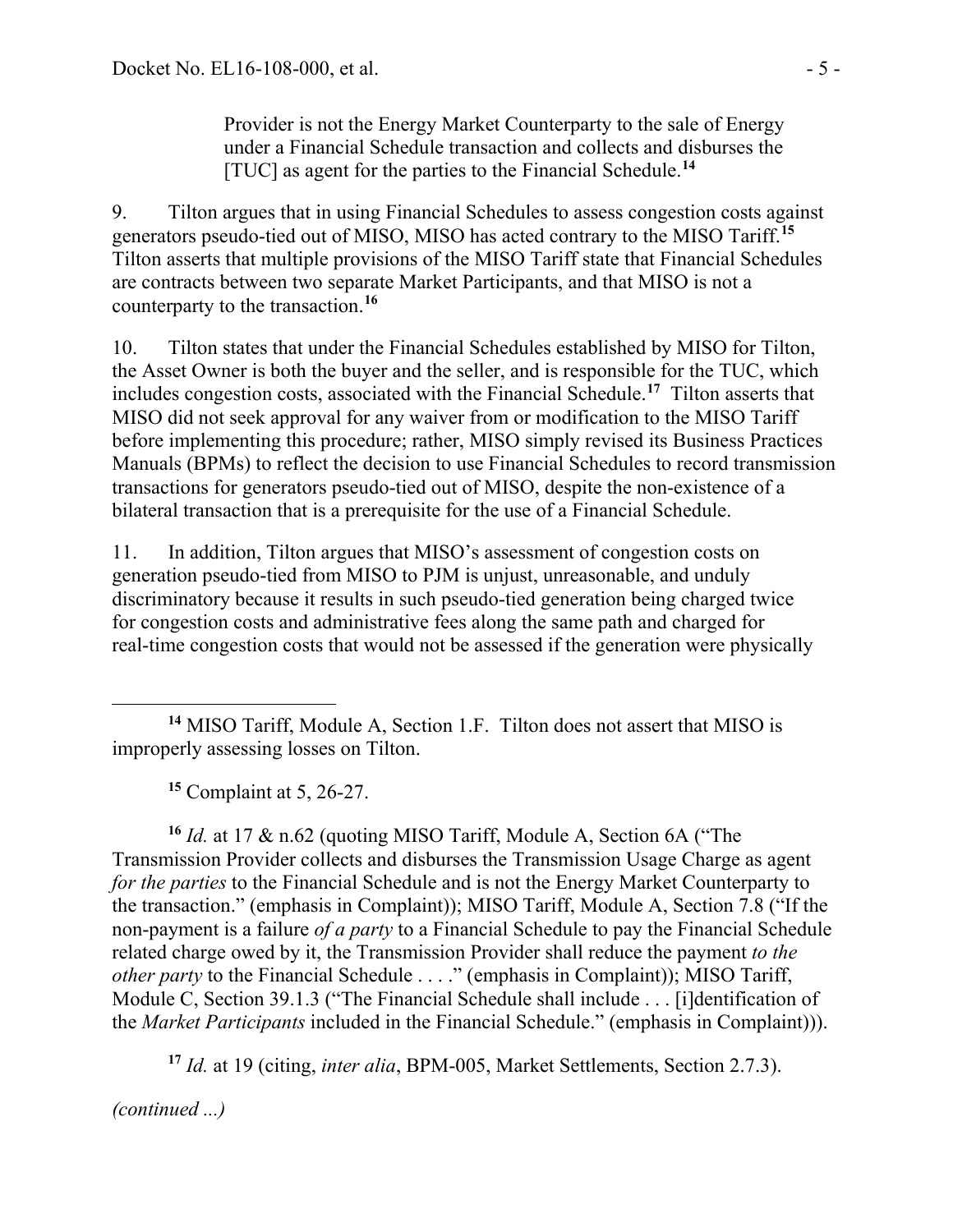located within PJM.<sup>[18](#page-5-0)</sup> Tilton explains that when market-to-market constraints bind simultaneously in both MISO and PJM, generators such as Tilton that are pseudo-tied can be charged both by PJM, where the congestion costs are incorporated into the LMP, and by MISO, where the costs are assessed through a Financial Schedule settlement. Tilton argues that because it does not participate in MISO's markets, MISO should not be assessing congestion costs to Tilton, as such costs should be reflected in the LMP determined by PJM. Further, Tilton argues that MISO's decision to use Financial Schedules to conduct transmission transactions involving generation pseudo-tied from MISO to PJM results in duplicative administrative service fees by both MISO and PJM for the same megawatt-hours of energy produced.

12. Tilton argues that MISO's assessment of real-time congestion costs against generation pseudo-tied from MISO to PJM is also unjust and unreasonable because these charges are not able to be hedged and are inconsistent with market fundamentals.**[19](#page-5-1)** Tilton argues that Financial Transmission Rights (FTRs) are not an effective hedging tool because, when dispatched, Tilton does not receive the floating price of the MISO Tilton nodal LMP that is utilized in the MISO congestion calculation.**[20](#page-5-2)** Tilton asserts that purchasing an FTR would only create additional risk for Tilton in the form of day-ahead versus real-time price risk and basis risk between the MISO Tilton LMP and the PJM Tilton LMP. Tilton asserts that because such congestion costs are assessed outside the market in which the pseudo-tied generation participates, they are not included in any price signal and cannot be meaningfully factored into offers or recovered through any of PJM's make-whole provisions.

13. Tilton requests that the Commission require MISO to cease assessing congestion and administrative charges against Tilton and to cease creating or using Financial Schedules in a manner inconsistent with the MISO Tariff. Tilton also requests that the Commission establish a refund effective date as of March 2, 2016, the first date MISO began charging Tilton congestion and administrative charges after it established a pseudo-tie to PJM. In the alternative, Tilton requests a refund effective date as of the date of its Complaint. Tilton alleges that MISO has used Financial Schedules to assess Tilton \$147,448.35 in congestion costs and \$21,983.52 in administrative charges from March 2, 2016 through July 31, 2016.**[21](#page-5-3)**

<span id="page-5-0"></span>**<sup>18</sup>** *Id.* at 31.

<span id="page-5-1"></span>**<sup>19</sup>** *Id.* at 32.

**<sup>20</sup>** *Id.* at 34 (citing *id.*, Ex. A ¶ 11).

**<sup>21</sup>** *Id.* at 20 (citing *id.*, Ex. K; Ex. A ¶ 6).

<span id="page-5-3"></span><span id="page-5-2"></span>*(continued ...)*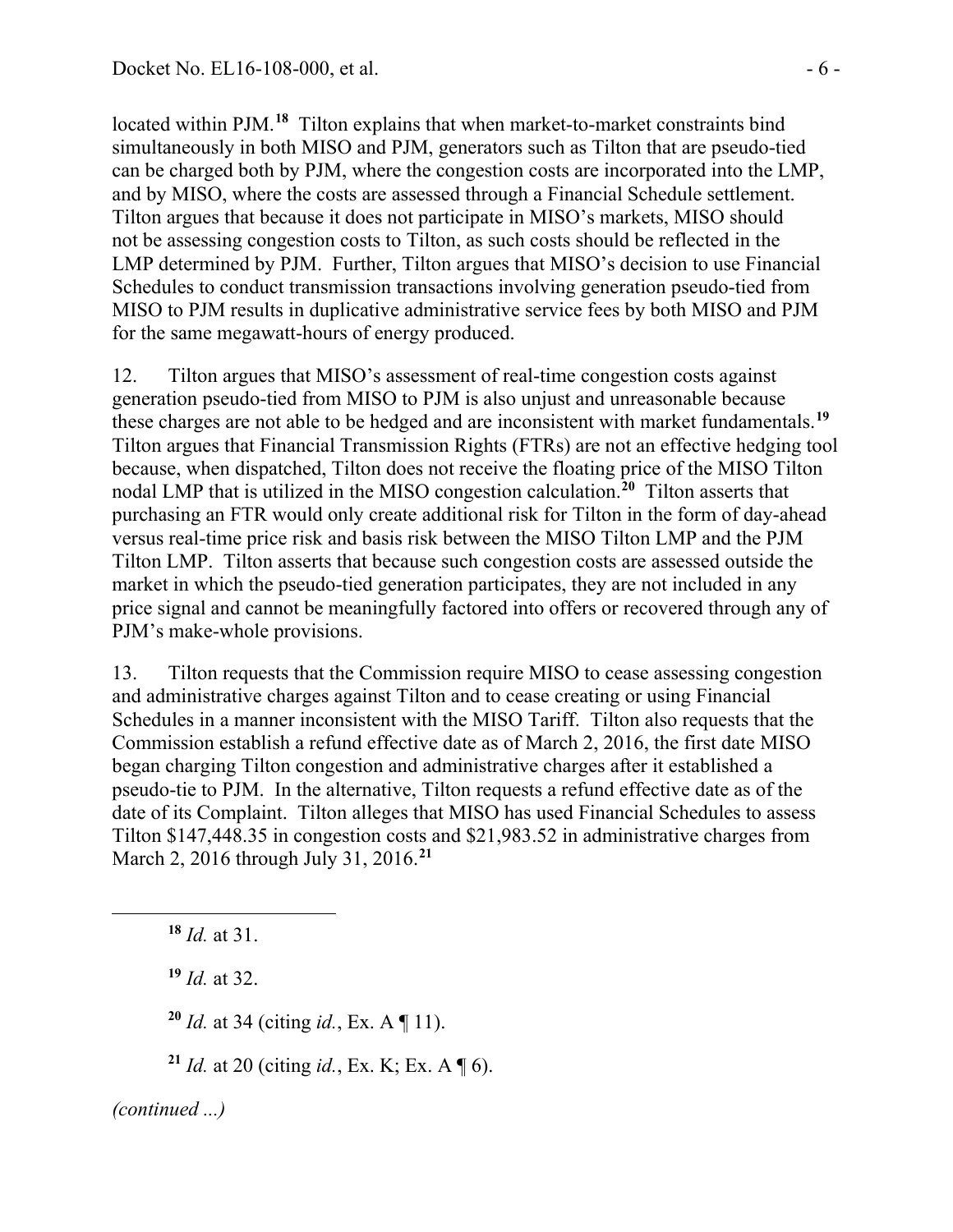14. Tilton requests summary disposition of the Complaint.**[22](#page-6-0)** Tilton asserts that the Commission is able to provide the relief requested in this proceeding based on the Complaint and supporting documentation and that no evidentiary hearing is required. Tilton notes that the Commission has an established practice to seek to resolve proceedings without hearings when there are no genuine issues of material fact involved.

### **III. Notice of Filing and Responsive Pleadings**

15. Notice of Tilton's Complaint was published in the *Federal Register*, 81 Fed. Reg. 60,692 (2016), with interventions and protests due on or before September 26, 2016. The Council of the City of New Orleans, Louisiana, and the Organization of MISO States filed notices of intervention. Ameren Services Company;**[23](#page-6-1)** American Electric Power Service Corporation; American Municipal Power Inc. (AMP); DC Energy, LLC; Entergy Services, Inc. (Entergy);**[24](#page-6-2)** Illinois Municipal Electric Agency; Illinois Power Marketing Company and Dynegy Marketing and Trade, LLC (collectively, the Dynegy Companies); MISO Transmission Owners;**[25](#page-6-3)**

**<sup>22</sup>** *Id.* at 39.

<span id="page-6-0"></span>

<span id="page-6-1"></span>**<sup>23</sup>** Ameren Services Company is intervening on behalf of its affiliated public utility operating company, Ameren Illinois Company.

<span id="page-6-2"></span>**<sup>24</sup>** Entergy is intervening on behalf of: Entergy Arkansas, Inc.; Entergy Louisiana, LLC; Entergy Mississippi, Inc.; Entergy New Orleans, Inc.; and Entergy Texas, Inc.

<span id="page-6-3"></span><sup>25</sup> The MISO Transmission Owners for this proceeding consist of: Ameren Services Company, as agent for Union Electric Company d/b/a Ameren Missouri, Ameren Illinois Company d/b/a Ameren Illinois and Ameren Transmission Company of Illinois; American Transmission Company LLC; Big Rivers Electric Corporation; Central Minnesota Municipal Power Agency; City Water, Light & Power (Springfield, IL); Cleco Power LLC; Dairyland Power Cooperative; Duke Energy Business Services, LLC for Duke Energy Indiana, LLC; East Texas Electric Cooperative; Entergy Arkansas, Inc.; Entergy Louisiana, LLC; Entergy Mississippi, Inc.; Entergy New Orleans, Inc.; Entergy Texas, Inc.; Great River Energy; Hoosier Energy Rural Electric Cooperative, Inc.; Indiana Municipal Power Agency; Indianapolis Power & Light Company; International Transmission Company d/b/a ITC Transmission; ITC Midwest LLC; Michigan Electric Transmission Company, LLC; MidAmerican Energy Company; Minnesota Power (and its subsidiary Superior Water, L&P); Montana-Dakota Utilities Co.; Northern Indiana Public Service Company; Northern States Power Company, a Minnesota corporation, and Northern States Power Company, a Wisconsin corporation, subsidiaries of Xcel Energy Inc.; Northwestern Wisconsin Electric Company; Otter Tail Power Company; Prairie Power Inc.; South Mississippi Electric Power Association; Southern Illinois Power *(continued ...)*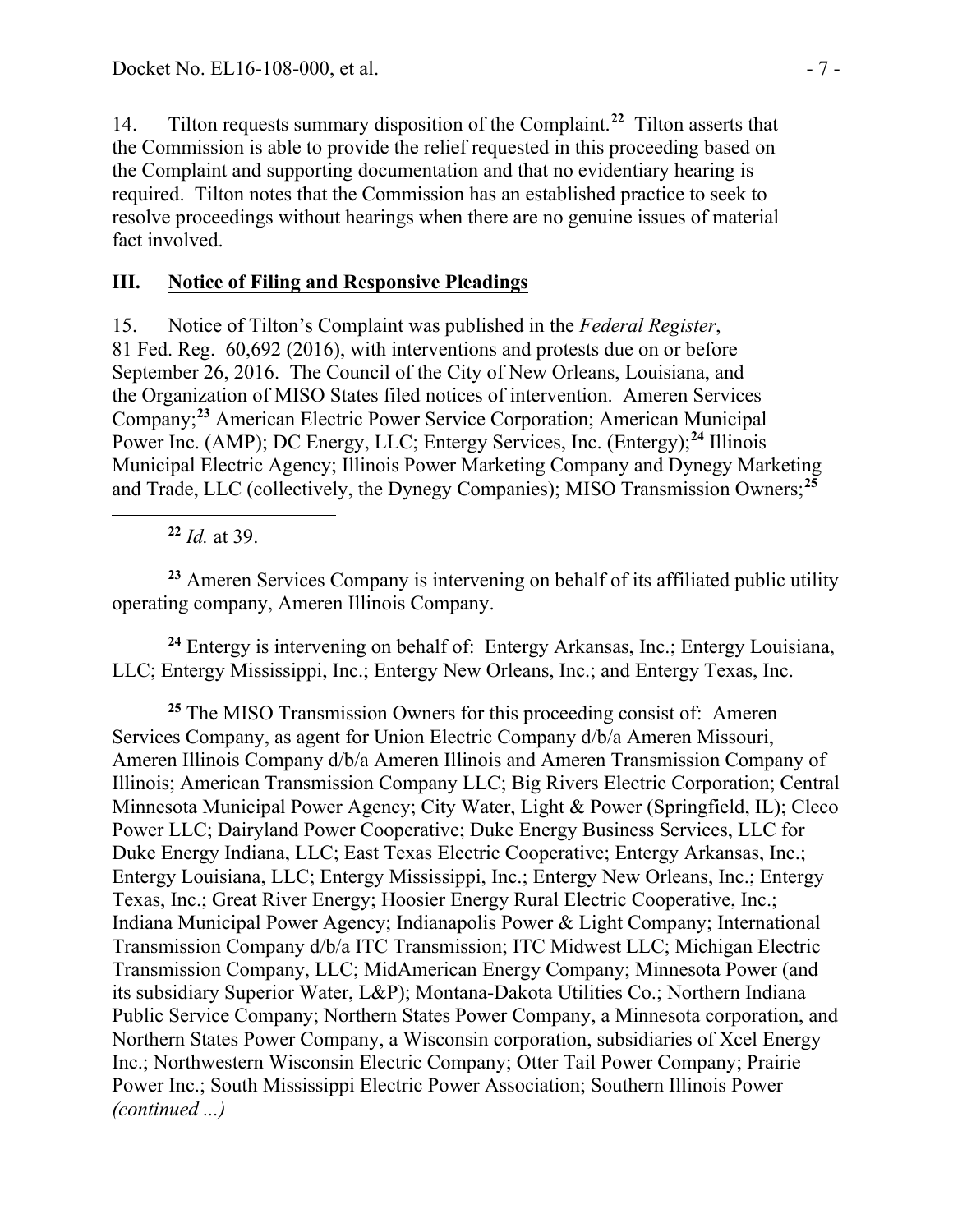Northern Illinois Municipal Power Agency (NIMPA); NRG Power Marketing LLC and GenOn Energy Management, LLC; Southern Company Services, Inc.;**[26](#page-7-0)** VECO Power Trading, LLC; and Wabash Valley Power Association, Inc., filed timely motions to intervene. Direct Energy Business Marketing, LLC (Direct Energy); Electric Power Supply Association; Enel Green Power North America, Inc.; Exelon Corporation (Exelon); and Rockland Power Partners II, LP; PJM; and Potomac Economics, Ltd., the MISO Independent Market Monitor (MISO Market Monitor), filed motions to intervene out-of-time.

16. On September 26, 2016, MISO filed an answer. Also on September 26, 2016, AMP, the Dynegy Companies, and NIMPA each filed comments in support of the Complaint, and Entergy filed a protest. On October 11, 2016, Tilton filed a motion for leave to answer and an answer to the MISO Answer. On October 14, 2016, the MISO Market Monitor filed comments. On October 26, 2016, MISO filed a motion for leave to answer and a limited reply to Tilton's answer and to the AMP Comments, the Dynegy Companies Comments, and NIMPA Comments.

17. On January 25, 2017, the RTOs filed a joint motion to hold in abeyance the instant proceeding as well as the complaint proceedings in Docket Nos. EL17-29-000, EL17-31- 000, and EL17-37-000 in order to develop a methodology to resolve the congestion overlap issue related to pseudo-ties. Answers opposing the abeyance motion were filed by AMP on January 27, 2017, by NIMPA on January 31, 2017,**[27](#page-7-1)** and by Tilton on February 1, 2017. On February 8, 2017, Exelon and Direct jointly filed a motion to consolidate Docket Nos. EL16-108-000, EL17-29-000, EL17-31-000, and EL17-37-000 and comments supporting the abeyance motion. On February 9, 2017, the MISO Transmission Owners filed an answer to the abeyance motion stating that they did not oppose it. On February 23, 2017, AMP filed (1) an answer to Exelon and Direct Energy's joint motion to consolidate and comments and (2) a motion for leave to answer and answer to the MISO Transmission Owners' answer and the February 9, 2017

*(continued ...)*

Cooperative; Southern Indiana Gas & Electric Company (d/b/a Vectren Energy Delivery of Indiana); Southern Minnesota Municipal Power Agency; Wabash Valley Power Association, Inc.; and Wolverine Power Supply Cooperative, Inc.

<span id="page-7-0"></span>**<sup>26</sup>** Southern Company Services, Inc. is intervening by and on behalf of Alabama Power Company, Georgia Power Company, Gulf Power Company, Mississippi Power Company, and Southern Power Company.

<span id="page-7-1"></span>**<sup>27</sup>** NIMPA also requested that the Commission consolidate the proceedings in Docket Nos. EL16-108-000, EL17-29-000, EL17-31-000, and EL17-37-000.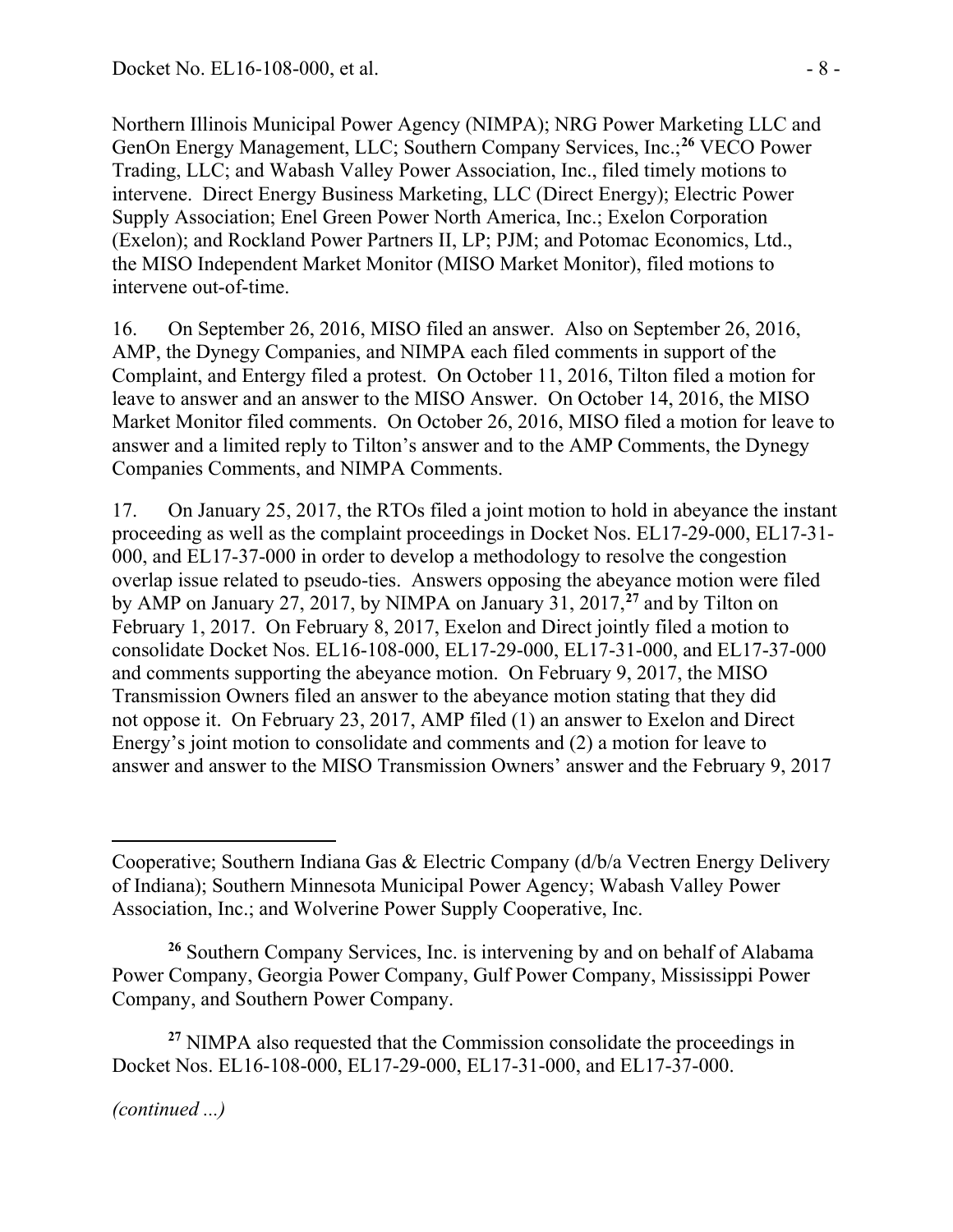answer of Monitoring Analytics, LLC, the Independent Market Monitor for PJM (PJM Market Monitor). **[28](#page-8-0)**

18. On March 27, 2017, the RTOs filed a joint informational status update in Docket Nos. EL16-108-000, EL17-29-000, EL17-31-000, and EL17-37-000 detailing the progress that had been made during discussions between both RTOs. AMP and NIMPA filed responses to this status update.**[29](#page-8-1)**

19. On May 26, 2017, the RTOs filed a second joint status update in Docket Nos. EL16-108-000, EL17-29-000, EL17-31-000, EL17-37-000, and EL17-54-000. AMP filed comments to this status update. On July 25, 2017, the RTOs filed a third joint status update. AMP filed a response to the RTOs' abeyance motion and third status update. On September 25, 2017, the RTOs filed a fourth joint status update. Tilton filed an answer to this status update. On November 22, 2017, the RTOs filed a fifth joint status update. AMP filed comments to this status update. On January 23, 2018, the RTOs filed a sixth joint status update. AMP filed comments to this status update. On April 6, 2018, the RTOs filed a seventh joint status update. NIMPA filed comments to this status update.**[30](#page-8-2)**

20. On June 1, 2018, the Tilton, AMP, NIMPA, and the Dynegy Companies (collectively, Complainants) filed a joint request for Commission action to the status update, requesting, *inter alia*, that the complaint proceedings in Docket Nos. EL16-108- 000, EL17-29-000, EL17-31-000, EL17-37-000, and EL17-54-000 be consolidated. On June 13, 2018, MISO filed a motion for leave to answer and answer to the Complainants' joint request. On June 28, 2018, Complainants filed a joint motion for leave to answer and answer to MISO's answer.

#### ${\bf A}$ . **MISO Answer**

21. MISO argues that the Tilton Complaint should be denied in its entirety because: (1) the charges assessed on the Tilton Facility are consistent with the MISO Tariff; and

<span id="page-8-0"></span> **<sup>28</sup>** The PJM Market Monitor's February 9, 2017 pleading was filed in Docket Nos. EL17-31-000 and EL17-37-000 but not in the instant docket.

<span id="page-8-1"></span>**<sup>29</sup>** In NIMPA's response, NIMPA again requested that the Commission consolidate the proceedings in Docket Nos. EL16-108-000, EL17-29-000, EL17-31-000, and EL17-37-000.

<span id="page-8-2"></span>**<sup>30</sup>** In NIMPA's comments, NIMPA reiterated its request to consolidate the proceedings in Docket Nos. EL16-108-000, EL17-29-000, EL17-31-000, and EL17-37- 000.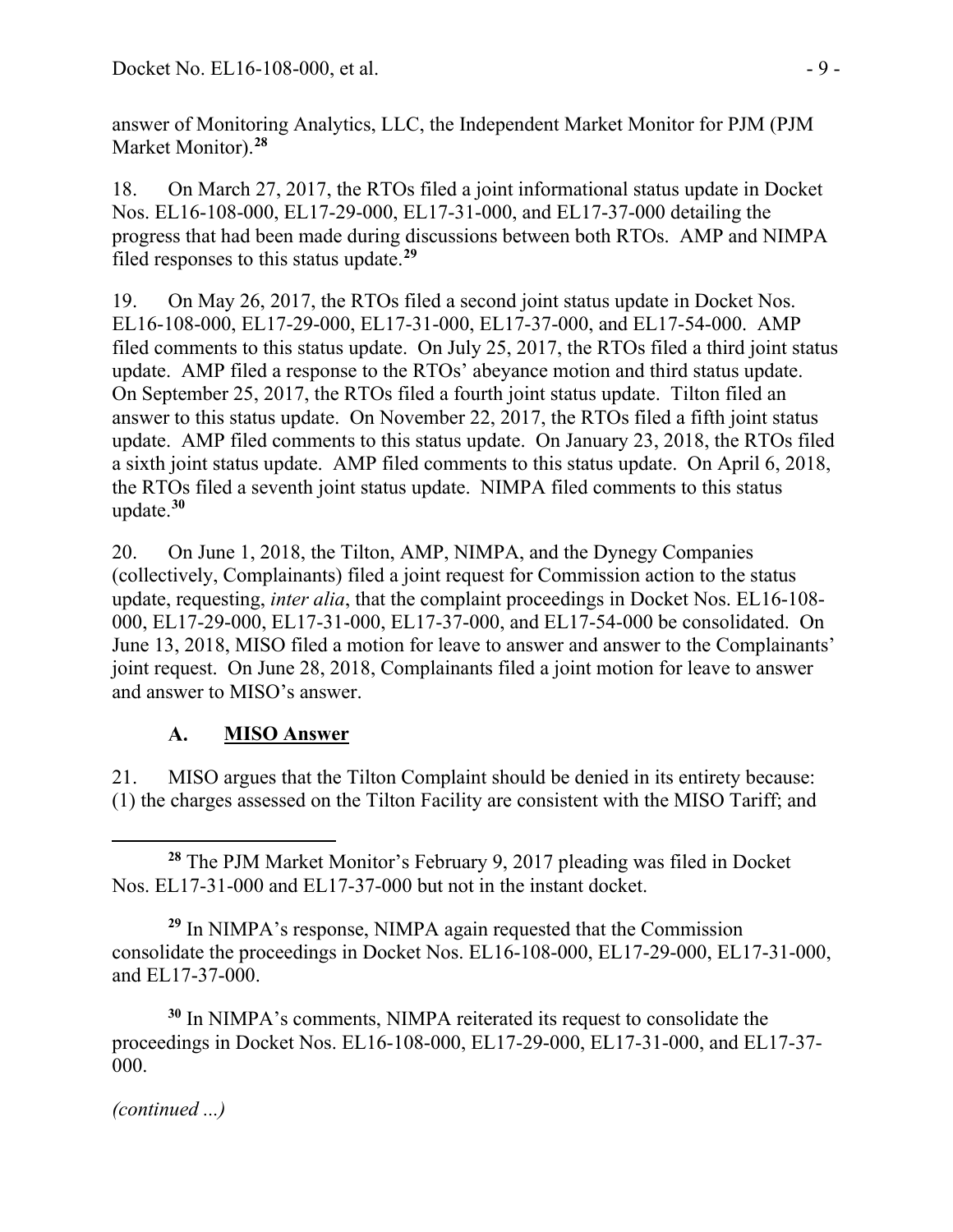(2) Tilton has failed to carry its burden under section 206 of the FPA to show that any existing Tariff provision or practice is unjust and unreasonable.**[31](#page-9-0)** In addition, MISO argues that Tilton has failed to initiate dispute resolution procedures prior to filing the Complaint, which, MISO claims, is required by Commission precedent.**[32](#page-9-1)**

22. MISO disagrees with Tilton's assertion that MISO's use of Financial Schedules to account for the congestion costs associated with Tilton's pseudo-tie transactions is improper due to the lack of two different Market Participants acting as the seller and the buyer.**[33](#page-9-2)** MISO argues that Tilton's interpretation ignores that congestion and administrative charges are assessed not because MISO settles them by using Financial Schedules, but because the MISO Tariff independently requires Transmission Customers and Market Participants to compensate MISO for all system usage and costs associated with their transmission service transactions. MISO explains that when the Tilton Facility sends its output to PJM, it causes congestion and losses on the MISO system and imposes certain other costs on MISO's Market Participants.**[34](#page-9-3)** MISO asserts that the MISO Tariff requires Tilton to pay for these costs irrespective of whether a Financial Schedule or some other cost assessment mechanism is used to bill Tilton for its pseudo-tie transactions.

23. MISO asserts that although Tilton has purchased long-term firm transmission service from MISO to PJM, paying for transmission service does not exempt Tilton from paying for congestion and losses.**[35](#page-9-4)** MISO notes that Schedule 7 of the MISO Tariff (Long-Term Firm and Short-Term Firm Point-To-Point Transmission Service) is clear that the Reserved Capacity charges under that Schedule, which compensate MISO's Transmission Owners, are "in addition to other applicable charges specified in the [MISO] Tariff." MISO also notes that Section 15.7 of the MISO Tariff further provides that "System Losses are associated with all Transmission Service" and requires MISO to "assess all Market Participants the Marginal Losses Component of Ex Post LMP," as set forth in certain specified provisions applicable to Day-Ahead and Real-Time markets. MISO notes that its Credit Policy recognizes that "all Transmission Service transactions

**<sup>31</sup>** MISO Answer at 1-2.

<span id="page-9-2"></span><span id="page-9-1"></span><span id="page-9-0"></span>**<sup>32</sup>** *Id.* at 8, 27 (citing *Midwest Indep. Transmission Sys. Operator, Inc.*, 115 FERC ¶ 61,177, at P 12 (2006); *Strategic Energy L.L.C. v. California Indep. Sys. Operator Corp.*, 95 FERC ¶ 61,312, at 62,069-70, *order on reh'g*, 96 FERC ¶ 61,146 (2001)).

**<sup>33</sup>** *Id.* at 3, 13-14.

**<sup>34</sup>** *Id.* at 3, 9-10.

**<sup>35</sup>** *Id.* at 11.

<span id="page-9-4"></span><span id="page-9-3"></span>*(continued ...)*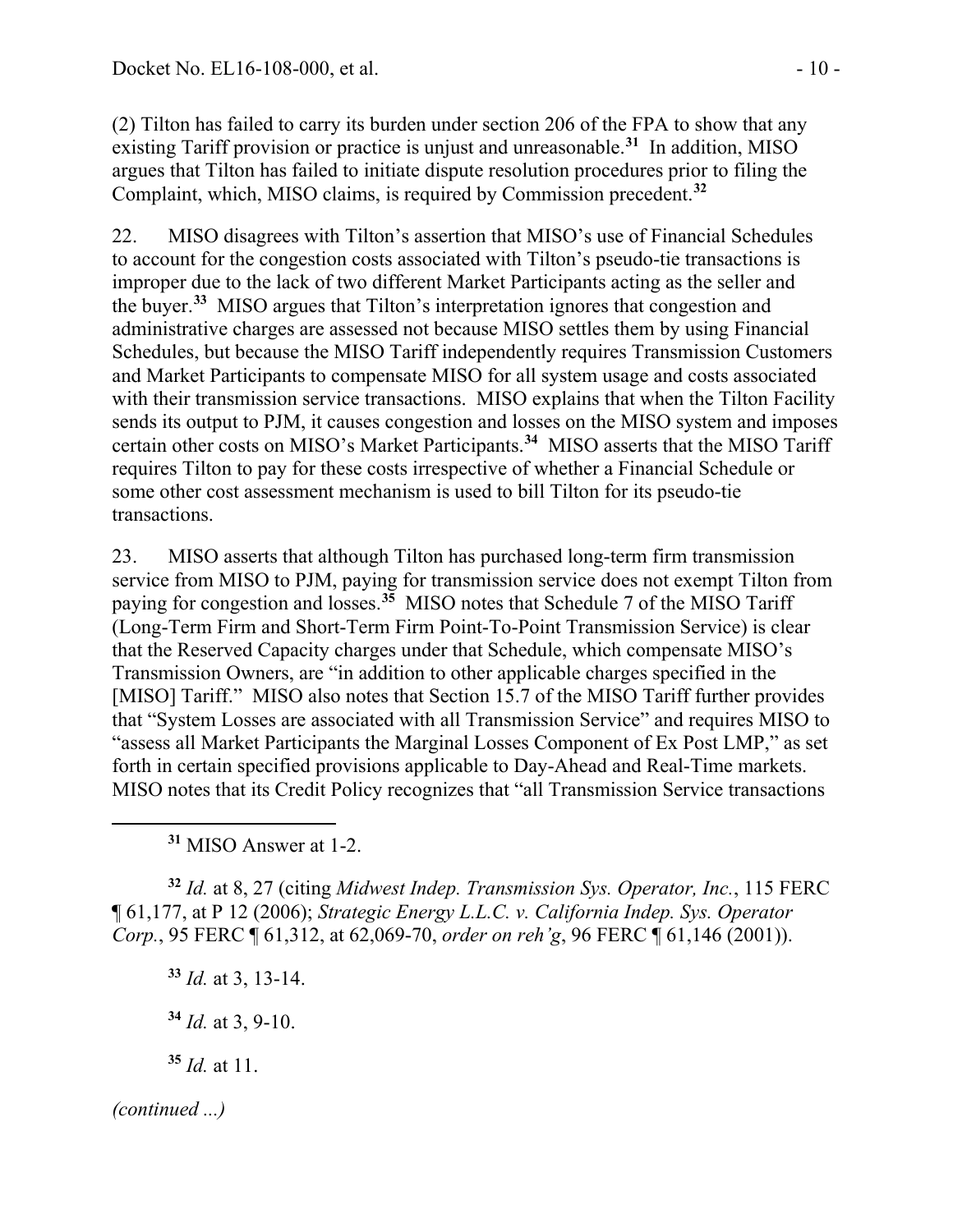are subject to congestion costs and marginal losses."**[36](#page-10-0)** MISO states that requirements to pay congestion and losses are further emphasized in provisions applicable to Module B Transmission Service, such as Section 22.2 (Additional Charge to Prevent Abuse) and Section 23.2 (Limitations on Assignment or Transfer of Service).**[37](#page-10-1)**

24. MISO explains that under the MISO Tariff, the TUC supports Interchange Schedules (i.e., Export, Import or Through Schedules), Financial Schedules, and Generator Self-supply Schedules.**[38](#page-10-2)** MISO asserts that while pseudo-tie transactions are functionally identical to exports or through schedules, they better lend themselves to the administrative mechanisms utilized for Financial Schedules. MISO states that pseudo-tie administration presents certain unique modeling, meter data reporting and settlement burdens and challenges. MISO explains that by utilizing modified capabilities established to administer Financial Schedules, MISO resolved these challenges in order to ensure that Tilton's and other pseudo-tied Market Participants' commercial choices are properly supported. MISO asserts that it was appropriate to clarify, in the BPMs, the use of Financial Schedules procedures and capabilities for the purposes of settling MISO Tariff-required congestion and losses charges associated with pseudo-tied units. MISO notes that Section 2.7.3 of MISO's Market Settlements BPM clarifies that Financial Schedules procedures and capabilities can be used for the purposes of settling MISO Tariff-required congestion and loss charges associated with pseudo-tied units,**[39](#page-10-3)** and that Section 2.7.3 of its Market Settlements BPM, as well as the other Market Settlements BPM provisions applicable to pseudo-ties, have been applied since MISO launched its energy markets in 2005.

25. MISO disagrees with Tilton that this BPM practice unlawfully changes the MISO Tariff.**[40](#page-10-4)** MISO asserts that the MISO Tariff requires Tilton to pay for the Cost of Congestion and the Cost of Losses associated with its pseudo-tie transaction and that

**<sup>36</sup>** *Id.* (quoting MISO Tariff, Att. L).

<span id="page-10-1"></span>**<sup>37</sup>** *Id.* n.43 (quoting MISO Tariff, Module B, Section 22.2 ("In addition, the Market Participant shall pay for marginal Losses and any congestion relief costs based on the actual transmission path for which service is scheduled according to provisions in Module C."); MISO Tariff, Module B, Section 23.2 ("In addition, the Market Participant shall be financially responsible for any Energy, Marginal Congestion Charge, and Marginal Losses associated with related Market Participant's transactions . . .")).

<span id="page-10-2"></span>**<sup>38</sup>** *Id.* at 13.

**<sup>39</sup>** *Id.* at 18-19 (citing BPM-005, Market Settlements, Section 2.7.3).

**<sup>40</sup>** *Id.* at 16 (citing Complaint at 19-20).

<span id="page-10-4"></span><span id="page-10-3"></span>*(continued ...)*

<span id="page-10-0"></span>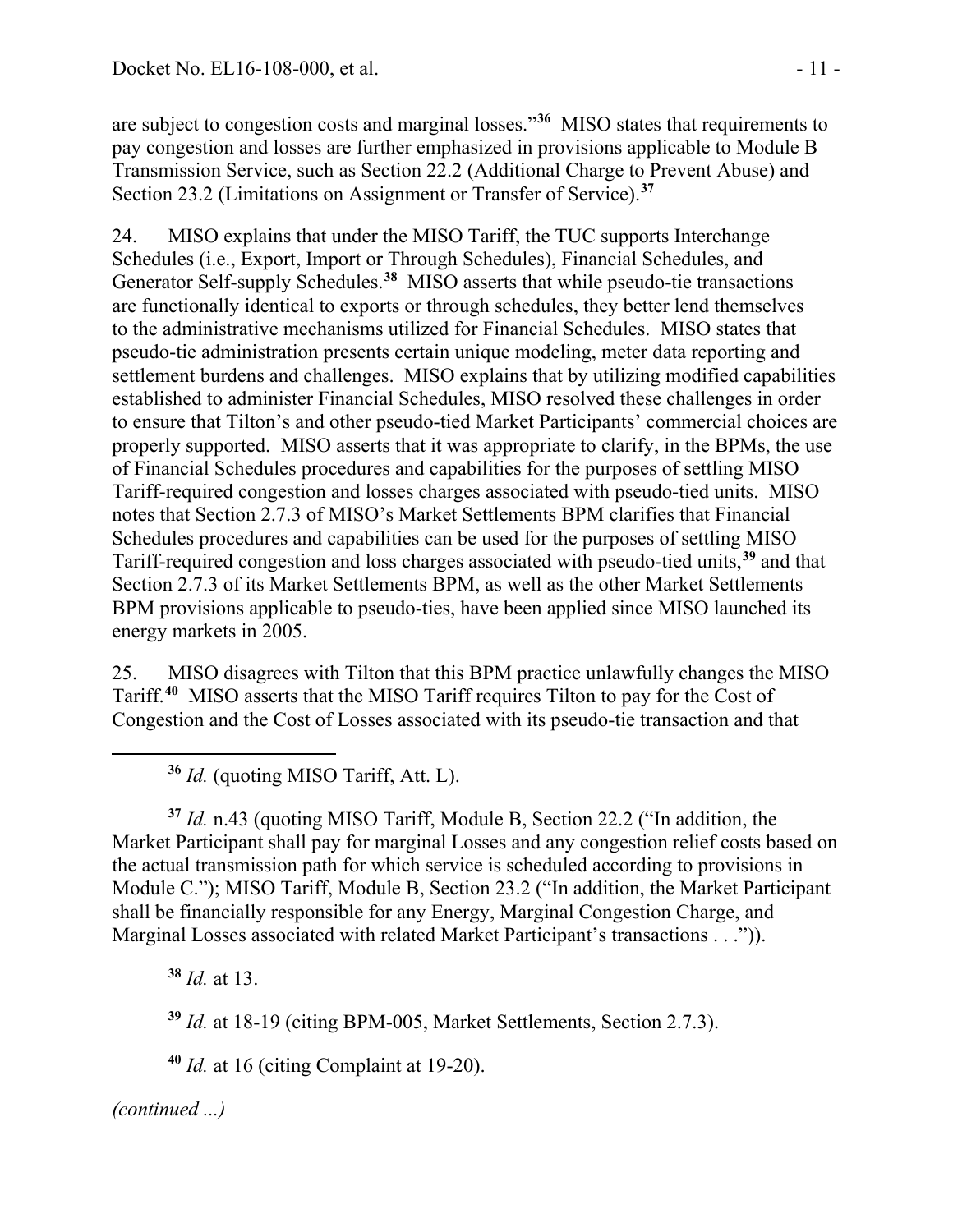there is no modification to any of the formulas established by the MISO Tariff to calculate the Cost of Congestion and the Cost of Losses. MISO asserts that, instead, using the existing Financial Schedule settlement infrastructure implements these requirements in a cost-efficient way for MISO and its Market Participants, including pseudo-tie Transmission Customers.

26. In addition, MISO states that Tilton's pseudo-tie arrangement imposes certain recognized administrative costs on MISO, which are captured under various schedules in the MISO Tariff.**[41](#page-11-0)** MISO states that its invoices to Tilton include the following charges to recover MISO's administrative costs: (1) Schedule 10 charges (ISO Cost Recovery Adder); (2) Schedule 17 (Energy Market Support Administrative Service Cost Adder); and (3) Schedule 24 (Local Balancing Authority Adder). MISO explains that these charges are applied to Tilton due to its procurement of transmission service in MISO (Schedule 10), participation in transactions using the MISO Transmission System (Schedule 17), and imposing costs on its Local Balancing Authority by engaging in such Transactions (Schedule 24).**[42](#page-11-1)** MISO asserts that the MISO Tariff grants no exception to pseudo-ties from any of these charges, which have been a long-standing feature of MISO's Commission-approved rate design. Further, with respect to Schedule 10 charges, MISO asserts that the fact that PJM may assess similar charges under the PJM Tariff is immaterial and simply reflects the undisputed reality that Tilton is engaged in transactions that require transmission service from both RTOs.

27. MISO argues that exempting Tilton from the assessed charges would be inconsistent with cost causation principles. **[43](#page-11-2)** MISO asserts that granting the Tilton Complaint would result in impermissible cost shifts, requiring MISO's Market Participants to subsidize the benefits Tilton obtains from its pseudo-tie arrangement with PJM, and Tilton essentially would become a free rider. MISO explains that exempting Tilton from MISO congestion charges would shift the congestion costs caused by Tilton's transactions to other Transmission Customers and Market Participants in the form of FTR Shortfalls or Real-time Congestion Uplifts. MISO also explains, *inter alia*, that exempting Tilton from the administrative charges under Schedules 10, 17 and 24

**<sup>41</sup>** *Id.* at 11, 17.

<span id="page-11-1"></span><span id="page-11-0"></span>**<sup>42</sup>** MISO explains that although the Tilton Facility is pseudo-tied to PJM's Balancing Authority Area for purposes of PJM's markets, it is still interconnected to and physically injecting energy into the Transmission System in the Ameren Illinois Local Balancing Authority as far as reliability is concerned. *Id.* at 19.

**<sup>43</sup>** *Id.*

<span id="page-11-2"></span>*(continued ...)*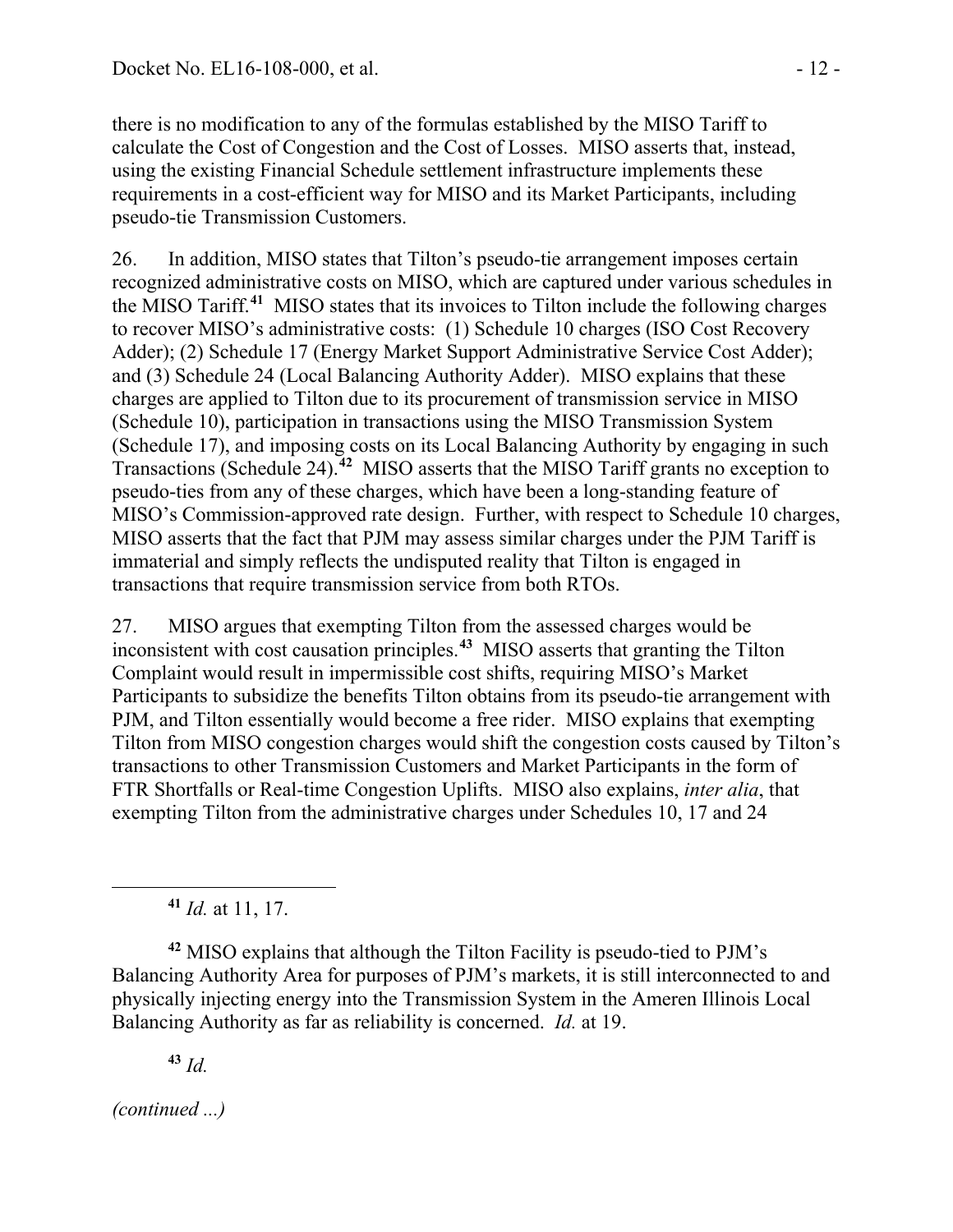similarly would result in other Transmission Customers and Market Participants subsidizing the services and benefits that Tilton receives under these Schedules.

28. MISO argues that Tilton's claimed exemption is particularly untenable in light of the fact that MISO's Schedule 7 through-and-out rate to PJM is zero.**[44](#page-12-0)** MISO explains that its internal customers are already bearing the full cost responsibility for all existing transmission facilities that Tilton is using for its PJM deliveries, and thus, waiving congestion, losses or other charges in such circumstances would effectively result in free transmission service for Tilton.

29. MISO also argues that exempting Tilton from the assessed charges would be unduly discriminatory and preferential.**[45](#page-12-1)** MISO states that, like exporters, Tilton is required to procure transmission service from MISO to enable its pseudo-tie deliveries to PJM and pay various charges associated with its transmission service and system usage. MISO asserts that because these exporting customers are required to pay for congestion between the injection inside MISO and their External Interface, as well as losses and other associated charges, the same requirement should apply to similarly situated pseudo-tied resources, such as the Tilton Facility. MISO explains that the physical location of the Tilton Facility is still the same with or without pseudo-tie arrangements and that the congestion on the MISO Transmission System does not change depending on whether MISO or PJM sends dispatch signals to the unit.**[46](#page-12-2)** MISO argues that under the Commission's cost causation rules, as well as the FPA undue discrimination requirements, Tilton must be treated just like any other Transmission Customer exporting to PJM.

30. Further, MISO argues that the Complaint does not meet the burden of proof under section 206 and fails to demonstrate that any MISO Tariff provision or MISO practice is unjust and unreasonable.**[47](#page-12-3)** MISO states that it is not disputing the existence of some double counting of congestion associated with pseudo-ties under market-tomarket coordination with PJM in some circumstances. However, MISO explains that this overlap does not apply to all congestion, but instead is limited to a narrow set of circumstances: only when a Reciprocally Coordinated Flowgate under the MISO-PJM Joint Operating Agreement (JOA) binds simultaneously in both the MISO and PJM markets. MISO argues that the Complaint fails to show how any of the congestion charges MISO has assessed Tilton are duplicative even under its own theory—i.e., how

**<sup>45</sup>** *Id.* at 19.

<span id="page-12-2"></span><span id="page-12-1"></span><span id="page-12-0"></span> $\overline{a}$ 

**<sup>46</sup>** *Id.* at 4.

<span id="page-12-3"></span>**<sup>47</sup>** *Id.* at 4, 22.

**<sup>44</sup>** *Id.* at 20; *see also id.* at 11 n.39 (citing MISO Tariff, Sched. 7, Section (3)).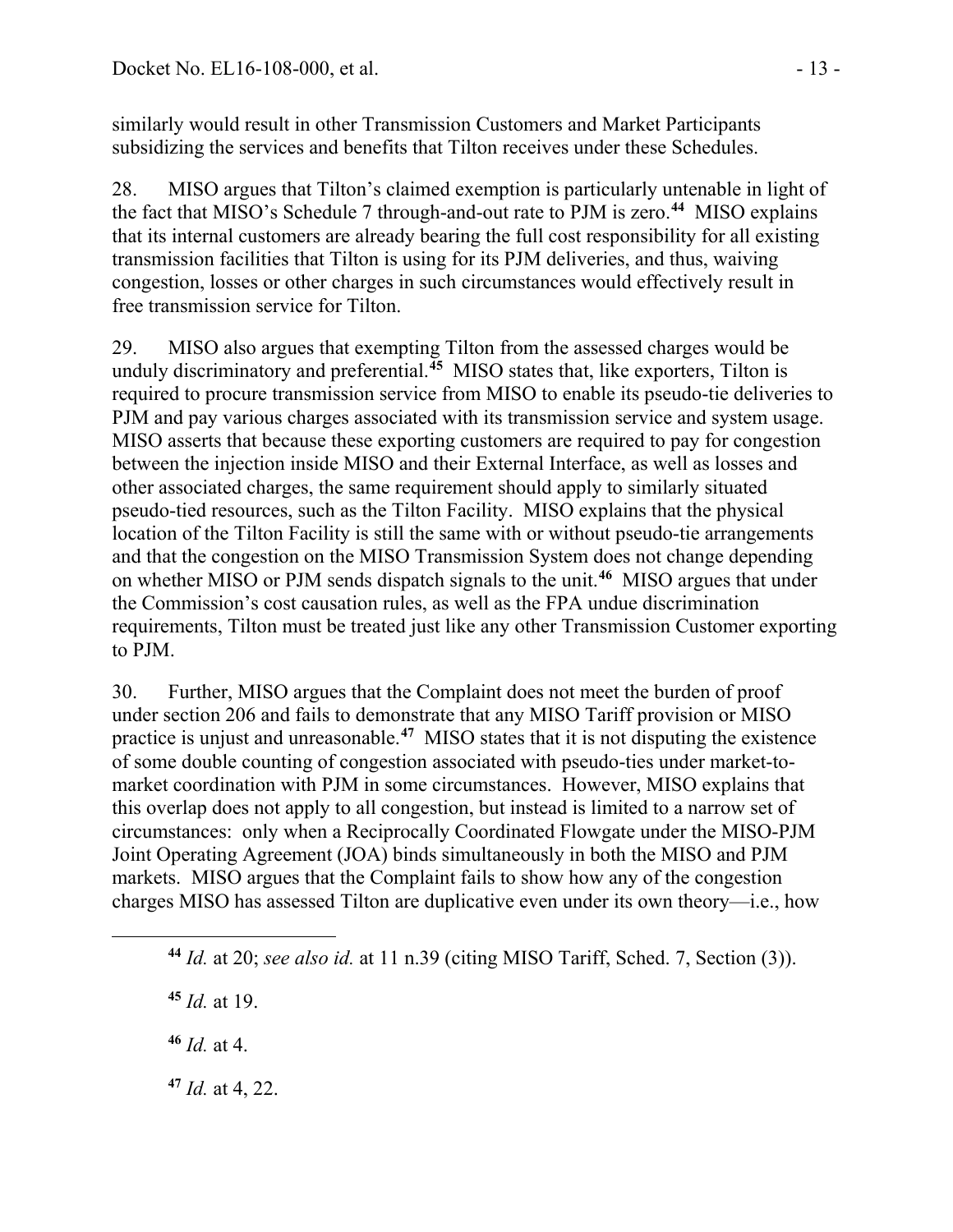they have resulted in congestion payments by Tilton to both MISO and PJM on Reciprocally Coordinated Flowgates during time intervals those flowgates bound in both markets.

31. MISO also states that although Tilton acknowledges that an overlap of congestion charges, even when it exists, affects only a limited subset of facilities, Tilton nonetheless requests to be exempted from all congestion, as well as applicable administrative charges, which have nothing to do with the market-to-market protocol and the alleged double counting.**[48](#page-13-0)** MISO asserts that, accordingly, even if Tilton has been subject to double counting of congestion, Tilton's claimed refund is still widely overstated.**[49](#page-13-1)**

32. MISO disagrees with Tilton that MISO's treatment of its pseudo-tie is not just and reasonable because it has limited ability to hedge the risk presented by MISO's charges and has no recourse to uplift payments.**[50](#page-13-2)** MISO explains that under the MISO Tariff, Tilton has access to standard hedging instruments within MISO, such as FTRs, which conform to all applicable Commission requirements. MISO states that to the extent any of these instruments are less financially appealing or are too cumbersome to use in Tilton's case, that is simply a reflection of the fact that Tilton has chosen not to participate in MISO's markets. MISO also notes that MISO does provide LMPs for pseudo-tie commercial Pricing Nodes, including the four nodes established for Tilton, with MISO's Day-Ahead Market results and in Real-Time via the MISO website and market portal. Thus, MISO disagrees with Tilton's assertion that MISO's charges are not included in any price signal.

33. MISO asserts that to the extent action is required to address the double counting issue, the Commission should base such action on a comprehensive record, including an analysis of costs, cost causers, benefits, and beneficiaries of all aspects of the issue.**[51](#page-13-3)** MISO recommends that the Commission allow the RTOs to address the issue through ongoing cooperation, the JCM and RTO stakeholder processes.**[52](#page-13-4)** MISO also notes that the

<span id="page-13-0"></span> *Id.* at 25. *Id.* at 28. *Id.* at 26. **<sup>51</sup>** *Id.*

<span id="page-13-4"></span><span id="page-13-3"></span><span id="page-13-2"></span><span id="page-13-1"></span>**<sup>52</sup>** MISO notes that the double counting issue was presented at several JCM meetings: on February 11, 2016; May 24, 2016; and August 23, 2016. *Id.* at 7. MISO also notes that at the August 23, 2016 JCM meeting, a detailed presentation was discussed with stakeholders and certain options for addressing the issue were outlined.

*(continued ...)*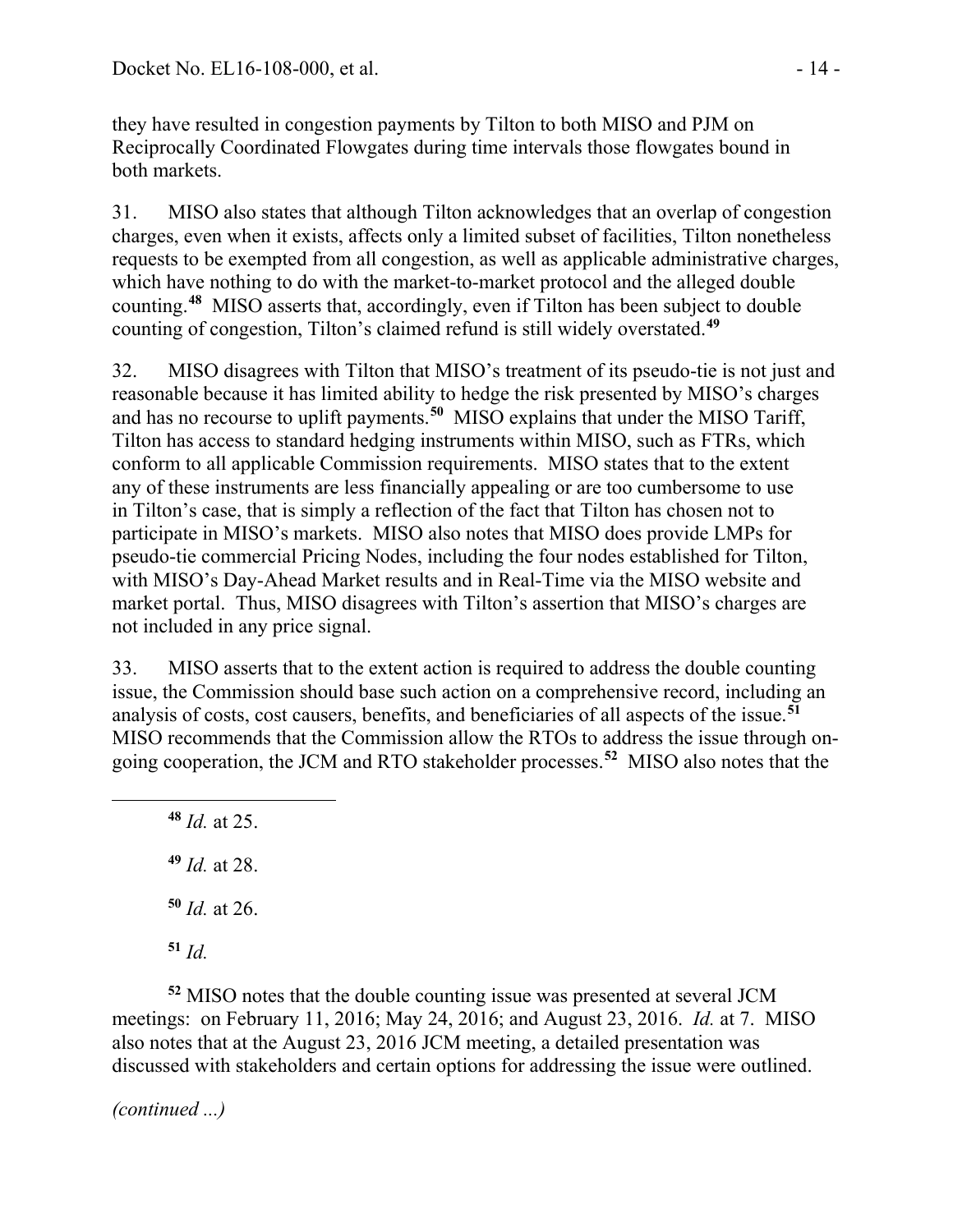Commission could establish a technical conference, notice of inquiry, or rulemaking to establish a sufficient record on which to act.

34. MISO argues that if the Commission decides that any MISO practice or MISO Tariff provision is no longer just and reasonable, the relief should be prospective only, as of the date of the Commission's order. **[53](#page-14-0)** MISO notes that in RTO markets, the Commission has declined refunds where they would require re-running of the market or would have other adverse effects on the market.**[54](#page-14-1)** Further, MISO argues that any such prospective relief should not be one-sided: MISO asserts that to the extent the Commission decides to address the double counting issue in this proceeding, both RTOs should be required to implement any potential solution and bear the appropriate costs of that solution.**[55](#page-14-2)**

#### **B. Comments**

35. AMP, NIMPA, the Dynegy Companies, Entergy, and the MISO Market Monitor filed substantive comments in this proceeding. AMP, NIMPA, and the Dynegy Companies support Tilton's Complaint. AMP and NIMPA each own an interest of the Prairie State Energy Campus (Prairie State), a coal-fired generating station located in Washington County, Illinois. Both AMP and NIMPA pseudo-tie their respective interest of Prairie State's generation from MISO to PJM, and they both claim that they are subject to duplicative congestion charges.**[56](#page-14-3)** AMP states that the market distorting effects of the duplicative charges are substantial.**[57](#page-14-4)** AMP asserts that efforts by the RTOs to address the overcharge issue have stalled. AMP asserts that irreversible damage to market operations

**<sup>53</sup>** *Id.* at 29.

<span id="page-14-0"></span>

<span id="page-14-1"></span>**<sup>54</sup>** *Id.* (citing *Ameren Services Co. v. Midwest Indep. Transmission Sys. Operator, Inc*., 127 FERC ¶ 61,121, at P 157 (2009), *California ISO*, 120 FERC ¶ 61,271, at PP 24-25 (2007)).

**<sup>55</sup>** *Id.* at 29-30.

**<sup>56</sup>** AMP Comments at 3; NIMPA Comments at 4-5.

<span id="page-14-4"></span><span id="page-14-3"></span><span id="page-14-2"></span>**<sup>57</sup>** AMP Comments at 5. AMP notes that for June 2016, the first month that its Prairie State Energy Campus pseudo tie was in effect, MISO has indicated that roughly 30 percent of certain congestion charges imposed on pseudo-tied generators duplicate congestion charges that PJM also imposes. *Id.* at 4 (citation omitted); *see also* MISO Answer, Att. A, Ex. 1 at 15.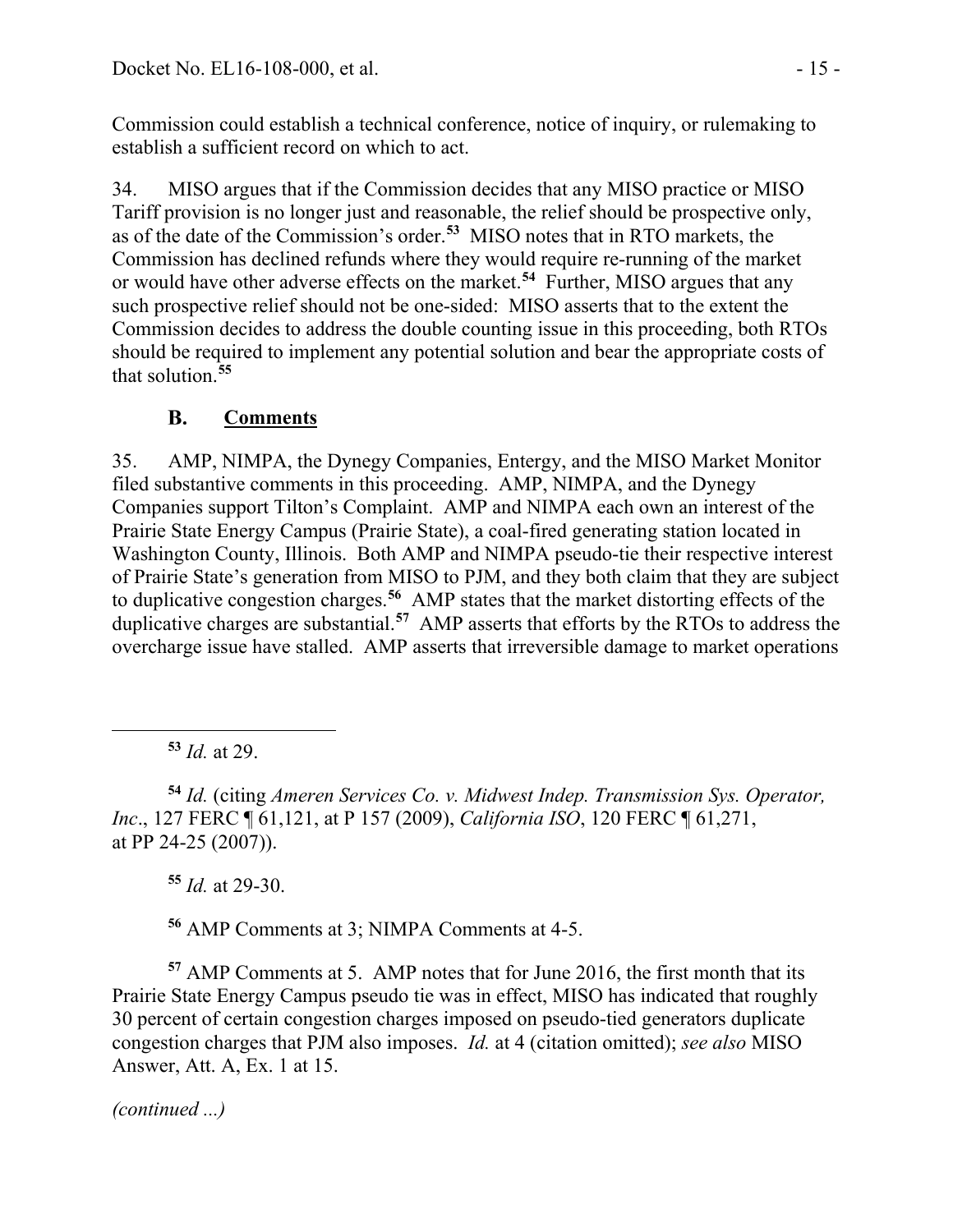and competition in both RTO markets will continue unabated for the foreseeable future unless the Commission acts promptly.

36. NIMPA asserts that because MISO has assessed duplicative congestion and administrative charges on Tilton and other pseudo-tied generators, the charges from MISO appear to be unjust and unreasonable, in violation of cost causation principles. **[58](#page-15-0)** NIMPA requests that the Commission establish a full evidentiary hearing and settlement judge proceedings to determine a just and reasonable allocation of pseudo-tie related congestion and related administrative charges from both MISO and, if appropriate, PJM, and order appropriate refunds for all intervening parties that have been unjustly and unreasonably assessed duplicative charges.

37. The Dynegy Companies agree with Tilton that MISO's use of Financial Schedules involving only one Market Participant as buyer and seller to document transactions involving pseudo-tied generation is not permitted under the plain language of the MISO Tariff.**[59](#page-15-1)** The Dynegy Companies also agree with Tilton that the congestion charges MISO has assessed to generation pseudo-tied from MISO to PJM are unjust and unreasonable because they are duplicative and are not currently able to be reflected in the PJM price signal to the pseudo-tied unit or factored into pseudo-tied unit offers. The Dynegy Companies argue that the Commission should direct refunds of all improperly assessed congestion and scheduling fees assessed to Tilton and to any pseudo-tied resources similarly situated to Tilton, including resources owned and marketed by the Dynegy Companies. The Dynegy Companies assert that the Commission should direct the RTOs to develop an ad-hoc coalition to promptly work to implement a method whereby any congestion from the pseudo-tied resource can be modeled by PJM and included in PJM's market results.

38. Entergy contends that Tilton's argument regarding double payment of congestion charges pursuant to the MISO-PJM market-to-market process is speculative and unsupported.**[60](#page-15-2)** Entergy asserts that Tilton has inappropriately conflated the congestion charges it receives from MISO that are not related to market-to-market constraints and those that it alleges to have incurred due to the market-to-market process. Entergy notes that only a limited number of flowgates are included in the market-to-market process and Tilton has failed to identify even one of the market-to-market flowgates that is at issue in its Complaint. Entergy states that if the Commission finds that there is some potential for double payment of market-to-market congestion costs above a *de minimus* amount that

**<sup>59</sup>** The Dynegy Companies Comments at 3.

**<sup>60</sup>** Entergy Comments at 5.

<span id="page-15-2"></span><span id="page-15-1"></span>*(continued ...)*

<span id="page-15-0"></span>**<sup>58</sup>** NIMPA Comments at 1, 4-5.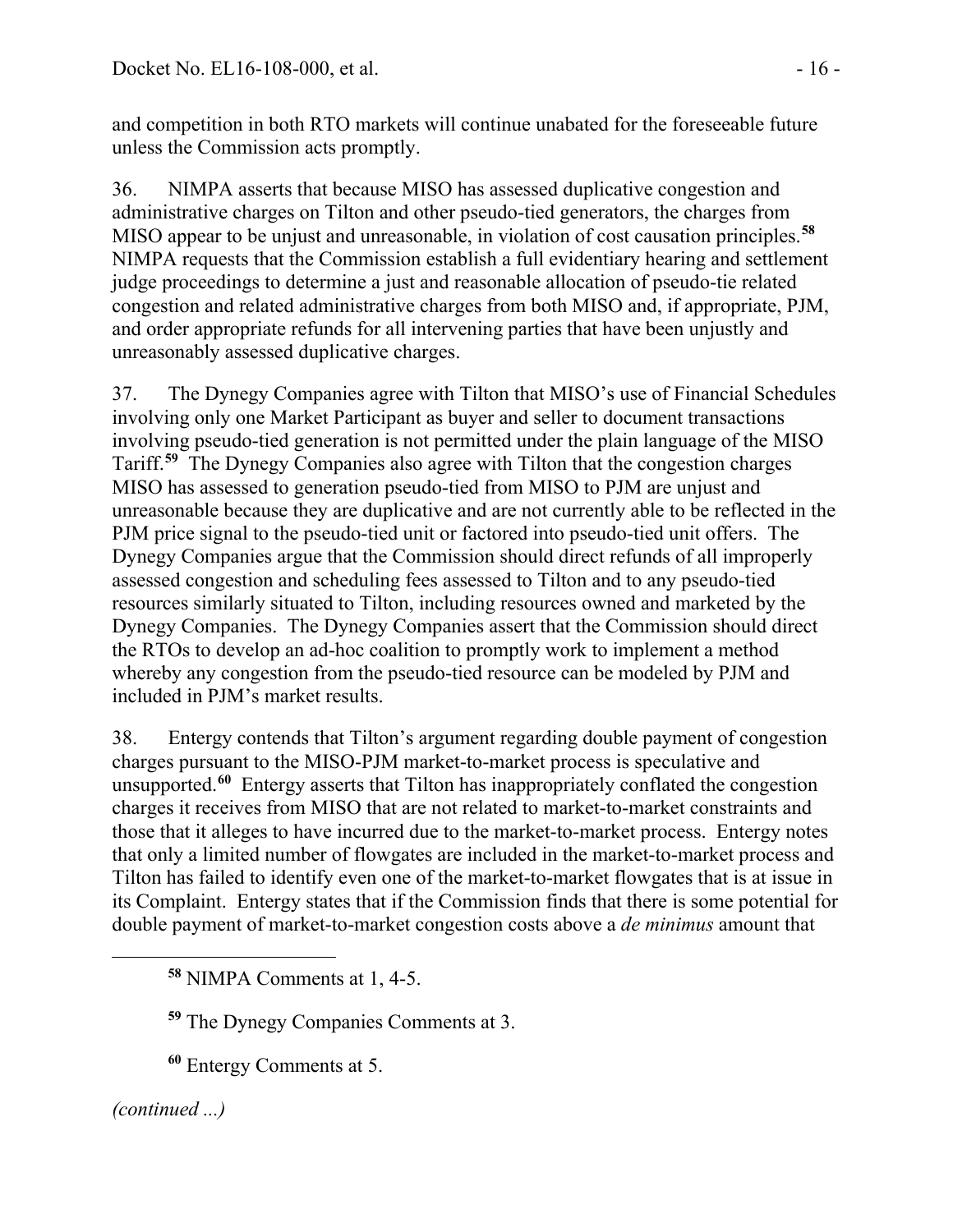may create an unjust and unreasonable rate, the Commission should direct parties to attempt to resolve the issue through existing processes.

39. Entergy asserts that cost causation principles require that Tilton pay for congestion from its resource to the MISO border.**[61](#page-16-0)** Entergy explains that when MISO manages around the output of a pseudo-tied resource, MISO orders resources under MISO's control to ramp up or down, which in turn causes increased costs. Entergy avers that if MISO did not assess congestion charges on Tilton, these costs would continue to be incurred – but would shift to other Market Participants on MISO's system. Entergy suggests that given the important reliability and efficiency concerns connected with these issues, if the Commission does not deny the Complaint outright, the Commission should consider whether to hold a technical conference on pending pseudo-tied resources located in MISO.

40. The MISO Market Monitor generally supports MISO's answer, agreeing that the assessment of congestion and certain administrative charges are consistent with the MISO Tariff and that pseudo-tied generators are using the MISO Transmission System to meet their capacity obligations in PJM.**[62](#page-16-1)** The MISO Market Monitor disagrees with Tilton's argument that the congestion charges assessed by MISO are duplicative with the charges collected by PJM through PJM's energy settlement at the generators' LMPs. The MISO Market Monitor asserts that PJM's energy settlement does not include the myriad of non-market-to-market constraints that the pseudo-tied resources affect and that the congestion costs collected through the PJM LMPs do not fully reflect the congestion that is caused by the pseudo-tied units. The MISO Market Monitor states that pseudo-tie arrangements unambiguously raise the costs of managing jointly-coordinated constraints by reducing the efficiency of the MISO dispatch. The MISO Market Monitor asserts that although this cost is indirect, it is significant and should be considered in the allocation of costs to the pseudo-tied suppliers. Further, the MISO Market Monitor states that the administrative charges MISO has imposed on Tilton should not be refunded. The MISO Market Monitor notes that pseudo-tied resources place administrative costs on MISO and PJM that are not being allocated to PJM's external capacity resources.

41. Further, the MISO Market Monitor argues that the issues raised in the Complaint cannot be disentangled from the broader concerns with pseudo-tied resources.**[63](#page-16-2)** The MISO Market Monitor notes that it has been very concerned about the adverse economic and reliability effects of allowing a large number of generating facilities in one RTO to be pseudo-tied to a neighboring RTO. The MISO Market Monitor asserts that the rapid

**<sup>61</sup>** *Id.* at 8.

<span id="page-16-2"></span><span id="page-16-1"></span><span id="page-16-0"></span>

**<sup>62</sup>** MISO Market Monitor Comments at 5.

**<sup>63</sup>** *Id.* at 3.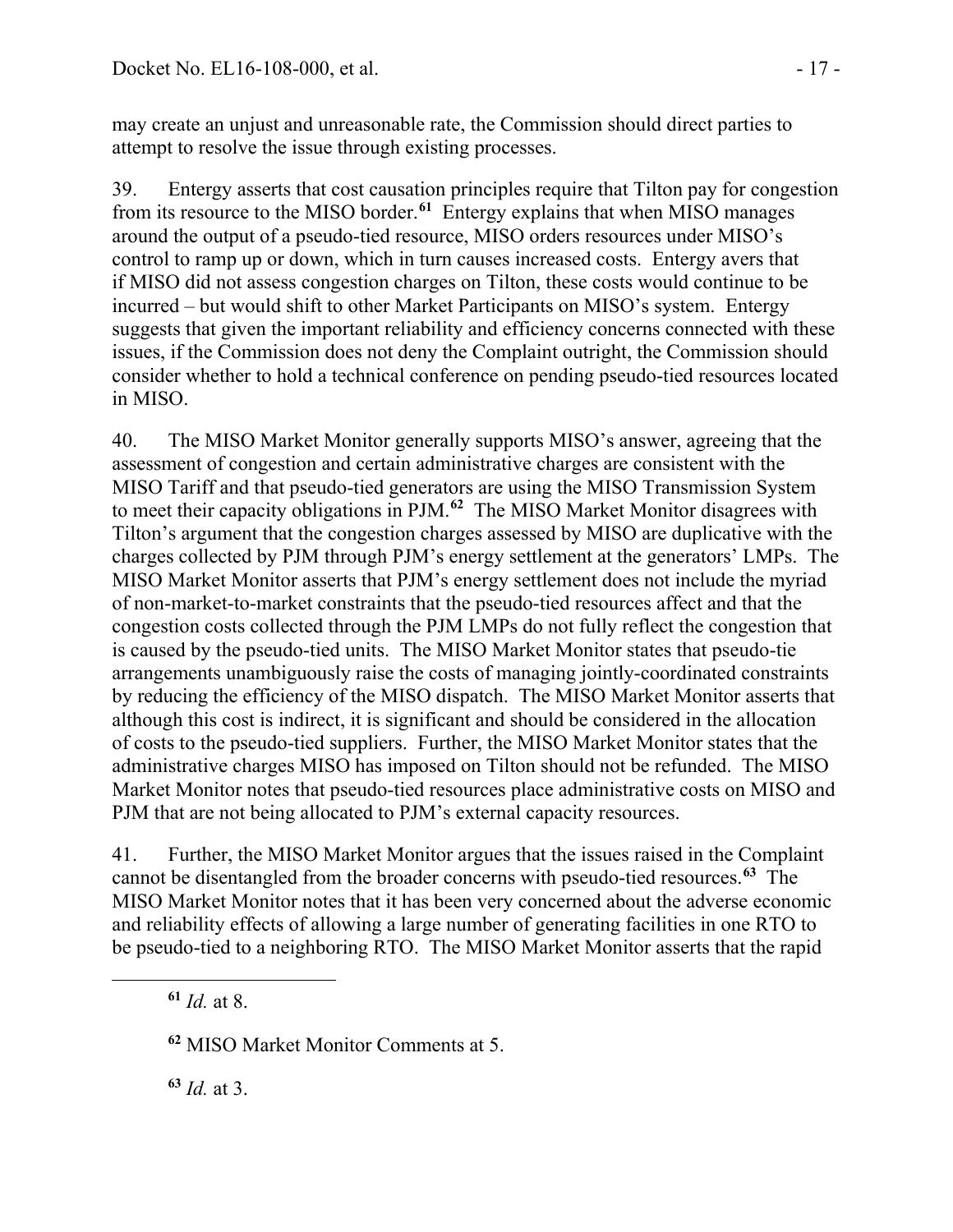trend toward pseudo-tied resources is being driven almost entirely by the requirement in the PJM Tariff that external capacity resources be pseudo-tied to PJM. The MISO Market Monitor asserts that the pseudo-tying requirement imposed by PJM provides no real reliability benefits to PJM and, in the end, raises costs to PJM, MISO, and the owners of the pseudo-tied resources relative to other more sensible arrangements for delivering capacity to PJM. The MISO Market Monitor recommends that the Commission reject the relief requested by Tilton and, instead, issue an order under FPA section 206 to address the underlying problem by revisiting the pseudo-tie requirement in the PJM Tariff.

#### $\mathbf{C}$ . **Tilton Answer**

42. Tilton asserts that the MISO Answer failed to establish the existence of an affirmative defense to the allegations in the Complaint.**[64](#page-17-0)** Tilton asserts that among other things, MISO has not: (1) provided any MISO Tariff provision that justifies the charges at issue on pseudo-tied generators such as Tilton; (2) rebutted the claim that a Financial Schedule must be a bilateral transaction; (3) provided any precedent that would indicate that the Commission countenances duplicative charges for the service on the same transmission path.

43. Tilton disagrees with MISO that MISO is entitled to charge Tilton for congestion and losses due to the TUC.**[65](#page-17-1)** Tilton argues that according to the MISO Tariff's definition of the TUC, without either a Through Schedule, Generator Self-Supply, or a Financial Schedule, the TUC is inapplicable. Tilton disputes MISO's contention that a pseudo-tie transaction is like an Export or Through Schedule, noting that PJM is responsible for scheduling, settling, and dispatching Tilton. Tilton further argues that being *like* a service that triggers the charge is not the same as being a service that triggers the charge.**[66](#page-17-2)**

**<sup>64</sup>** Tilton Answer at 21.

**<sup>65</sup>** *Id.* at 4.

<span id="page-17-0"></span> $\overline{a}$ 

<span id="page-17-2"></span><span id="page-17-1"></span>**<sup>66</sup>** *Id.* at 7-8 and *id.* Att. A. Tilton notes that MISO has cited Schedule 7; Module B, Section 15.7; Module C, Section 40.4.2; Module B, Section 22.2; and Module B, Section 23.2 of the MISO Tariff. Tilton asserts that Schedule 7 contains a general reference that Transmission Customers shall pay charges specified in the MISO Tariff and does not itself contain the specifications. Tilton asserts that Module B, Section 15.7 addresses losses that are not at issue in the Tilton Complaint and refers to four other MISO Tariff sections, each of which is not applicable to the Complaint: Module C, Section 39.2.9, applicable to the MISO Day Ahead Energy an Operating Reserve Market in which Tilton does not participate; Module C, Section 40.2.11, relevant to the MISO Real Time Energy and Operating Reserve Market in which Tilton does not participate; Module C, Section 39.3.3.c.ii, pertaining to Through Schedules, not a schedule used by *(continued ...)*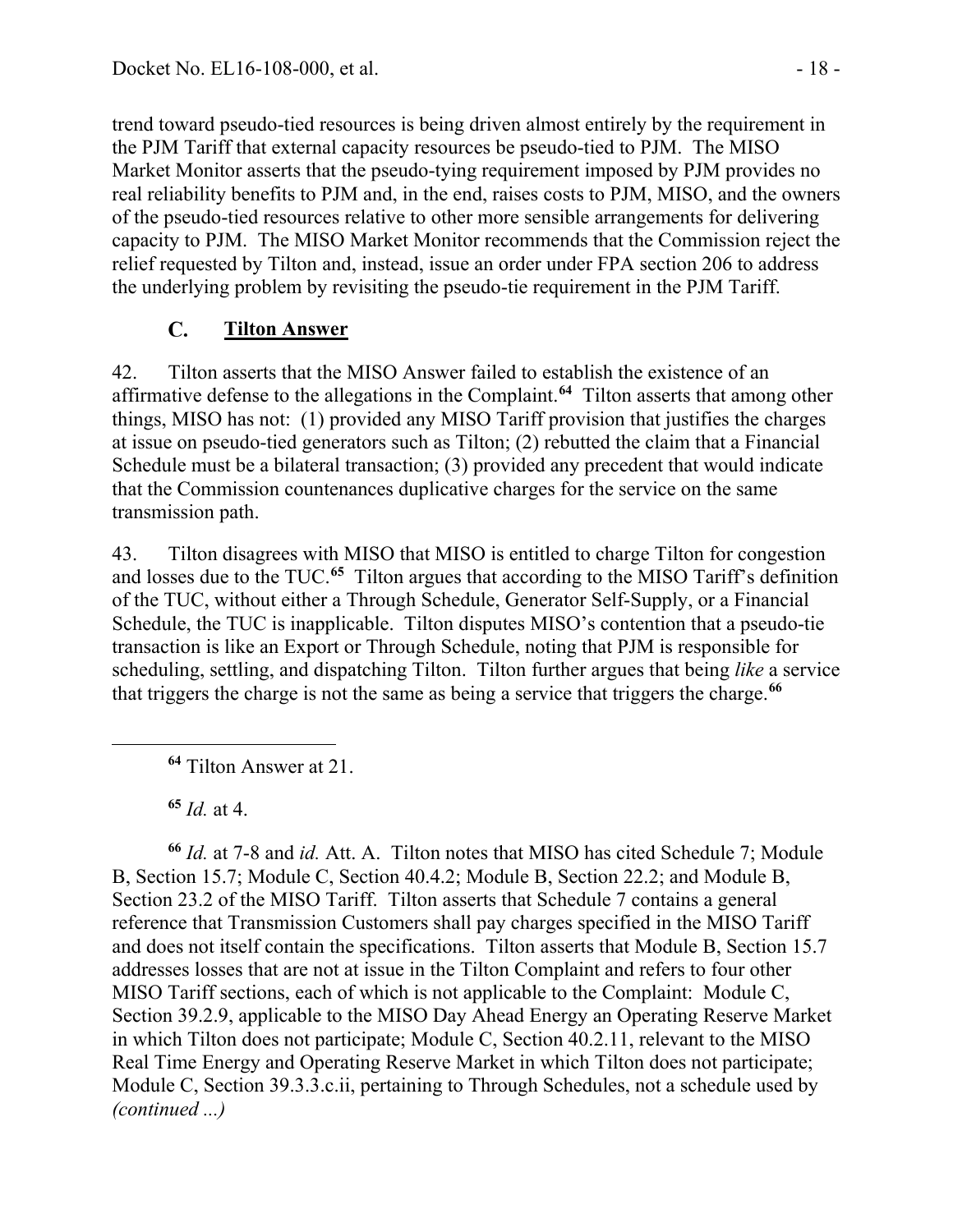44. In addition, Tilton disagrees with MISO's argument that its BPMs permit MISO to create Financial Schedules in the absence of a bilateral transaction.**[67](#page-18-0)** Tilton asserts that MISO's argument ignores settled Commission precedent that "business practice manuals should comply with the terms of the [MISO] Tariff, and not the other way around."**[68](#page-18-1)** Tilton argues that MISO's BPMs exist to provide the details of MISO Tariff provisions and that MISO may not use its BPMs to redefine the term "Financial Schedule" to apply to transactions involving only one Market Participant.

45. Tilton also contends that the Commission should grant its Complaint because MISO has admitted the possibility of double charging for congestion and because MISO has in its possession evidence that generation pseudo-tied out of MISO is being assessed duplicative congestion charges.**[69](#page-18-2)** Tilton claims that MISO knows when congestion binds in both markets, and knows that such a situation occurred during the time period at issue at relevant flow-gates.

46. Further, Tilton asserts that contrary to MISO's allegations, the elimination of MISO's duplicative congestion charges against Tilton would be neither discriminatory nor inconsistent with cost causation principles.**[70](#page-18-3)** Tilton argues that the correct charges are being assessed through the market-to-market process by PJM, and the incorrect charges are being assessed through an improper Financial Schedule by MISO. Tilton therefore concludes that granting the Complaint will not shift costs to other MISO Market Participants. Further, Tilton contends that because MISO has indicated that a potential solution to the double counting problem is for the "[n]ative RTO [to] eliminate[]

<span id="page-18-0"></span>**<sup>67</sup>** Tilton Answer at 8.

<span id="page-18-1"></span>**<sup>68</sup>** *Id.* at 8-9 (citations omitted).

<span id="page-18-2"></span>**<sup>69</sup>** *Id.* at 10, 16.

<span id="page-18-3"></span>**<sup>70</sup>** *Id.* at 11.

 $\overline{a}$ Tilton; and Module C, Schedule 40.4.1, pertaining to Interchange Schedules, also not at issue for Tilton. Tilton asserts that Module C, Section 40.4.2, which sets forth the formula MISO must use to calculate the TUCs applicable to Financial Schedules, is not applicable to Tilton, as the unilateral Financial Schedules do not conform to the provisions of the MISO Tariff. Tilton asserts that Module B, Section 22.2 is completely irrelevant to a pseudo-tie and relates to customers with firm point-to-point transmission that are scheduling on a secondary non-firm basis to secondary receipt and delivery points. Tilton asserts that Module B, Section 23.2 also is irrelevant, as this provision relates to limitations on the assignment or transfer of service and to requesting changes to receipt or delivery points.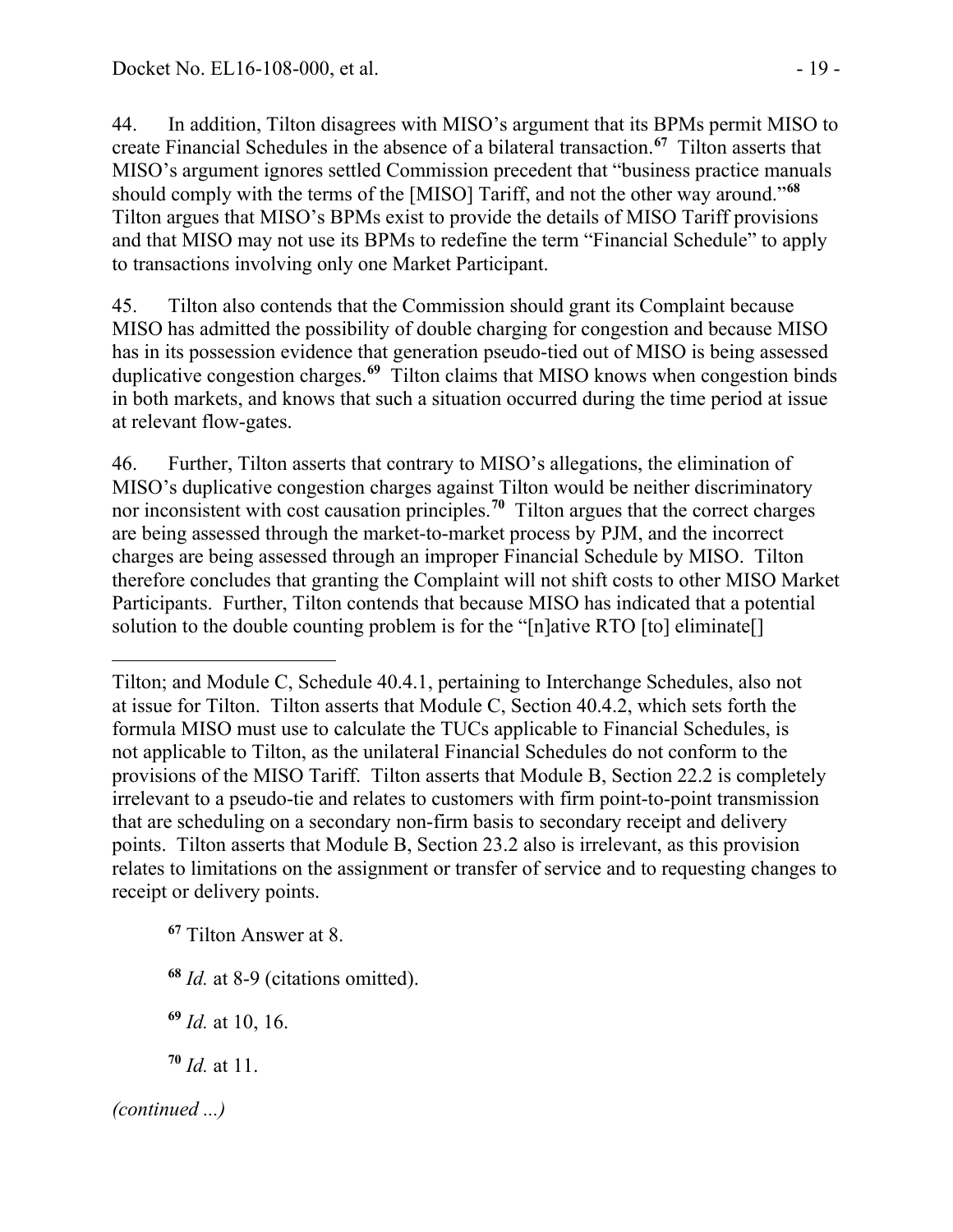congestion charge at pseudo-tie node due to associated [market-to-market] constraints," such a solution presumably is not inconsistent with Commission policy.**[71](#page-19-0)**

47. Tilton also argues, *inter alia*, that contrary to MISO's claims, its Complaint is not deficient.**[72](#page-19-1)** Tilton notes that MISO does not make public the data necessary for generators pseudo-tied out of MISO to determine when the market-to-market flowgates bind simultaneously but contends that recent publications by the RTOs demonstrate that they bind on a regular basis.

48. Tilton contends that providing refunds for these inappropriately-assessed charges would not disrupt the MISO market. **[73](#page-19-2)** Tilton argues that MISO would not be required to re-run the market in order to provide the requested refunds. Tilton also disagrees with MISO's argument that Tilton's Complaint should be dismissed because Tilton failed to initiate the dispute resolution process.**[74](#page-19-3)** Tilton notes that neither the MISO Tariff nor Commission precedent imposes such a requirement.

49. Tilton states that it does not object to MISO's suggestion that a technical conference or other fact-finding inquiry be initiated by the Commission to explore the issues raised in Tilton's Complaint as long as the Commission establishes the earliestpossible refund effective date.**[75](#page-19-4)** However, Tilton states that it disagrees with MISO's assertion that it is appropriate to relegate the issues raised in Tilton's Complaint to the ongoing MISO and PJM stakeholder processes, given the extended timeframe in which stakeholder processes may reach resolution, the possibility that no resolution will be reached, or the possibility that MISO chooses to do nothing.**[76](#page-19-5)** Tilton states that prompt action on the Tilton Complaint, including the establishment of a refund effective date as requested by Tilton, is necessary to ensure that Tilton is not subjected to rates that are unjust, unreasonable, and unduly discriminatory in contravention of the FPA.

**<sup>71</sup>** *Id.* at 13 (quoting MISO Answer, Att. A, Ex. 1 at 16).

**<sup>72</sup>** *Id.* at 18.

<span id="page-19-2"></span><span id="page-19-1"></span><span id="page-19-0"></span>

**<sup>73</sup>** *Id.* at 17.

**<sup>74</sup>** *Id.* at 19 (citation omitted).

**<sup>75</sup>** *Id.* at 2-3.

<span id="page-19-5"></span><span id="page-19-4"></span><span id="page-19-3"></span>**<sup>76</sup>** *Id.* at 3 & n.13 (quoting August 23, 2016 Joint and Common Market Pseudo-Tie Presentation at 16 ("Congestion Overlap: Path Forward; continue to explore and evaluate options . . . Option 3: No changes."), attached as MISO Answer, Att. A, Ex. 1).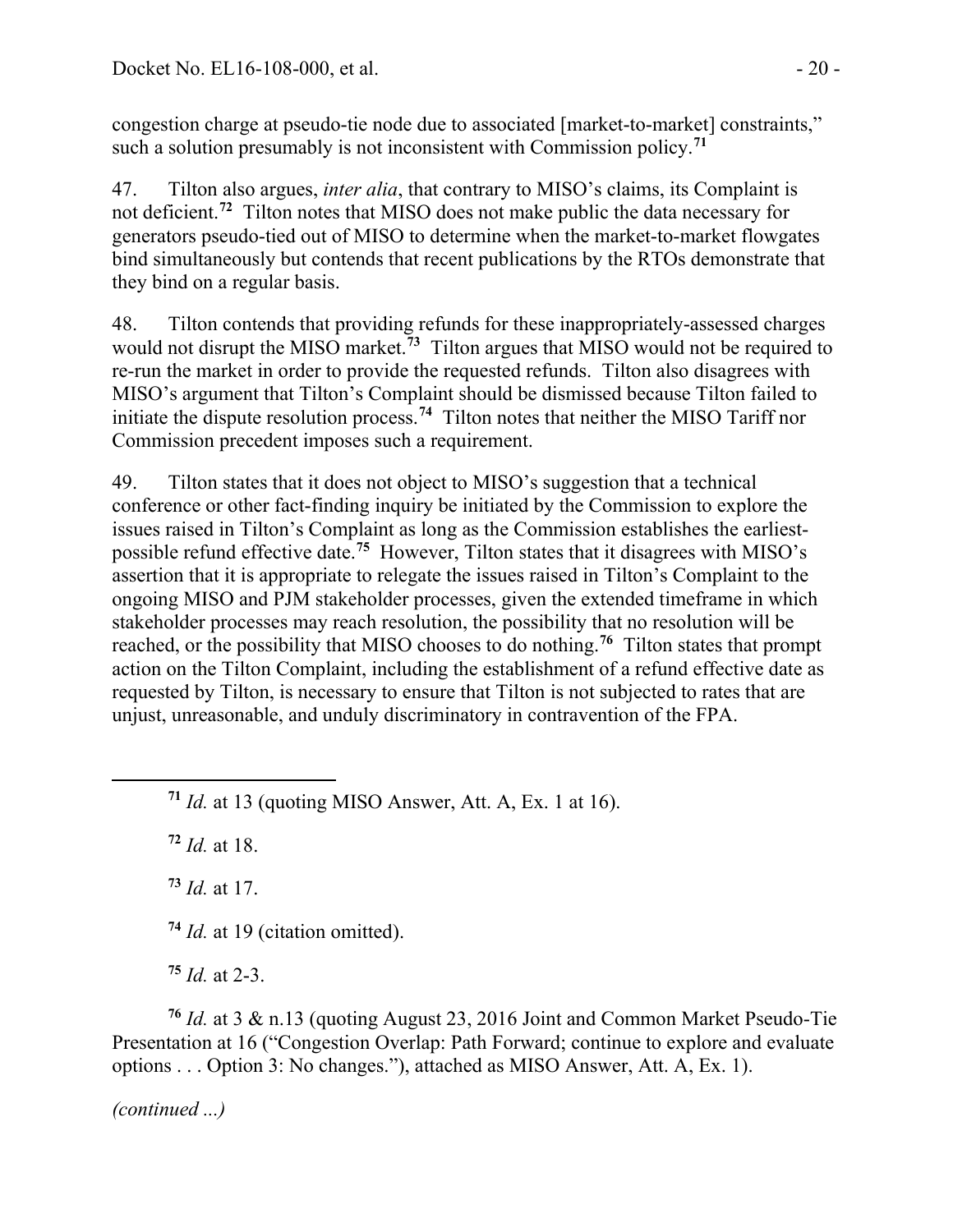#### D. **MISO Reply**

50. In the MISO Reply, MISO argues that Tilton is incorrect in claiming that MISO's charges are unauthorized.**[77](#page-20-0)** MISO asserts that there is no special service under the MISO Tariff that would exempt Transmission Customers engaging in pseudo-tie transactions from their responsibility to pay for the congestion costs these transactions impose on the MISO Transmission System. MISO contends that Tilton's arguments regarding the MISO Tariff ignore that tariffs must be interpreted consistent with the Commission's policy and their regulatory context. MISO asserts that accepting Tilton's interpretation of the MISO Tariff and exempting it from MISO's congestion and other charges would violate the Commission's cost causation principles and the FPA undue discrimination requirements.

51. MISO asserts the availability of the firm transmission service that Tilton uses for its pseudo-tie transactions is premised on MISO's ability to redispatch the system and thus accommodate the additional congestion created by export transactions.**[78](#page-20-1)** MISO contends that the customer's payment of the associated congestion costs entitles it to the available transmission capacity, as opposed to those customers who are unwilling to pay congestion, and that this has been clear since the formation of MISO's Day 2 market. MISO also contends that the Commission should not interpret the term "Financial Schedule" in isolation, but should harmonize it with the rest of the MISO Tariff, including the requirements applicable to all Transmission Customers. MISO asserts that Sections 33.2 and of 33.3 of Module B of the MISO Tariff establish the cost responsibility associated with the redispatch required to accommodate Tilton's transmission service transactions.

52. MISO asserts that the same principles are also reflected in other Module B provisions, such as Sections 22.2 and 23.2 of the MISO Tariff.**[79](#page-20-2)** MISO disagrees with Tilton's argument that these provisions do not apply because its service does not involve redirected service. MISO asserts that this argument ignores the fact that requiring customers to pay these charges on redirects necessarily assumes that they are also paid on the original Receipt and Delivery Points. MISO contends that the fact that Tilton has not redirected service on its Transmission Service Reservation is, therefore, immaterial.

<span id="page-20-0"></span>53. MISO also contends that Tilton is asserting a distinction without a difference when it claims that its pseudo-tie transactions are materially different from Export Schedules

- **<sup>78</sup>** *Id.* at 5.
- **<sup>79</sup>** *Id.* at 7.

<span id="page-20-2"></span><span id="page-20-1"></span>*(continued ...)*

**<sup>77</sup>** MISO Reply at 2.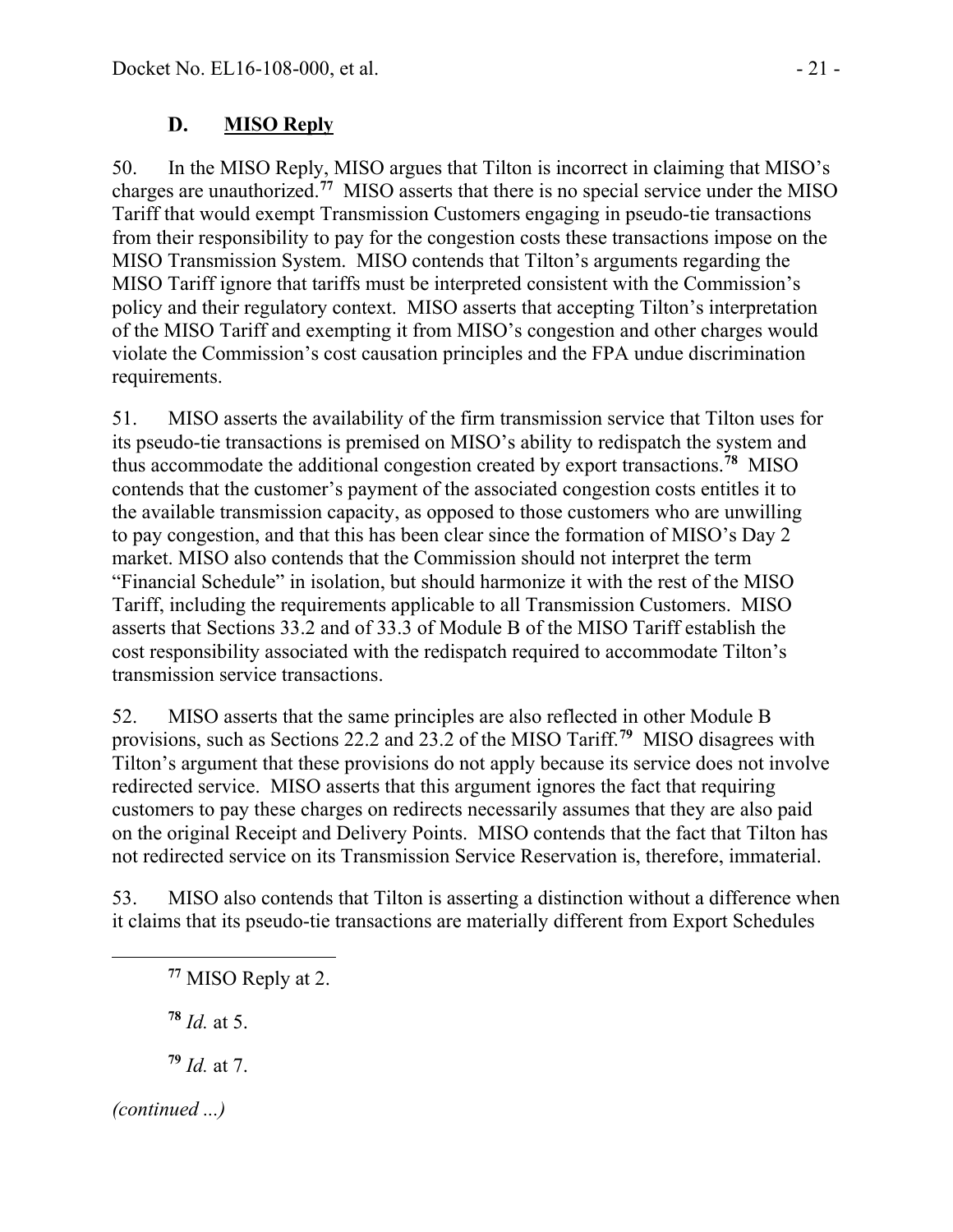and Through Schedules, which are subject to the TUC.**[80](#page-21-0)** MISO notes that Tilton admitted to using such schedules before it pseudo-tied to PJM and that its pseudo-tie was, in Tilton's words, "a substitute for the need to conduct those types of transactions."**[81](#page-21-1)** MISO explains that there is no substantive difference between an Export Schedule and a pseudo-tie as far as Tilton's usage of the MISO Transmission System is concerned.

54. MISO also explains that the TUC assessed on Tilton's transactions directly results from Tilton's injections and withdrawals from the MISO system, and that Tilton has not demonstrated that it is being assessed any similar transmission usage charge by PJM for injections and withdrawals on PJM's system that overlaps with the TUC.**[82](#page-21-2)** MISO contends, however, that if the Commission finds the current charges unjust and unreasonable, MISO's Transmission Customers and Market Participants should not bear the cost of curing any such overlap as they are not a party to the commercial decisions and requirements that result in this outcome. MISO also contends that the negative effects Tilton complains about are caused by the inherent inefficiency of pseudo-ties, and that the market-to-market coordination under the JOA is less efficient than full dispatch.

55. In addition, MISO notes that AMP, NIMPA, and the Dynegy Companies have submitted comments claiming that their pseudo-tie transactions have been assessed charges that are contrary to the MISO Tariff and seeking relief against MISO.**[83](#page-21-3)** MISO argues that to the extent these parties are asserting legal claims against MISO, the FPA and the Commission's regulations require them to file a complaint and comply with all of the requirements that are applicable to complaints. MISO argues that there is no need for an evidentiary hearing, as requested by NIMPA. MISO asserts that if the Commission decides to address Tilton's congestion overlap claims, both RTOs should be involved.

# **IV. Related Proceedings**

#### **Other Pseudo-Tie Congestion Complaint Proceedings**  $\mathbf{A}$ .

56. On December 19, 2016, AMP filed a complaint against MISO in Docket No. EL17-29-000. AMP alleges that MISO deviated from provisions of the MISO Tariff by imposing congestion and administrative charges on AMP. AMP also alleges that MISO's imposition of such charges on AMP is unjust, unreasonable, and unduly discriminatory because, *inter alia*, it results in the duplicative assessment of congestion and

**<sup>80</sup>** *Id.* at 8.

<span id="page-21-2"></span><span id="page-21-1"></span><span id="page-21-0"></span> $\overline{a}$ 

**<sup>81</sup>** *Id.* (quoting Tilton Answer at 6).

**<sup>82</sup>** *Id.* at 11.

<span id="page-21-3"></span>**<sup>83</sup>** *Id.*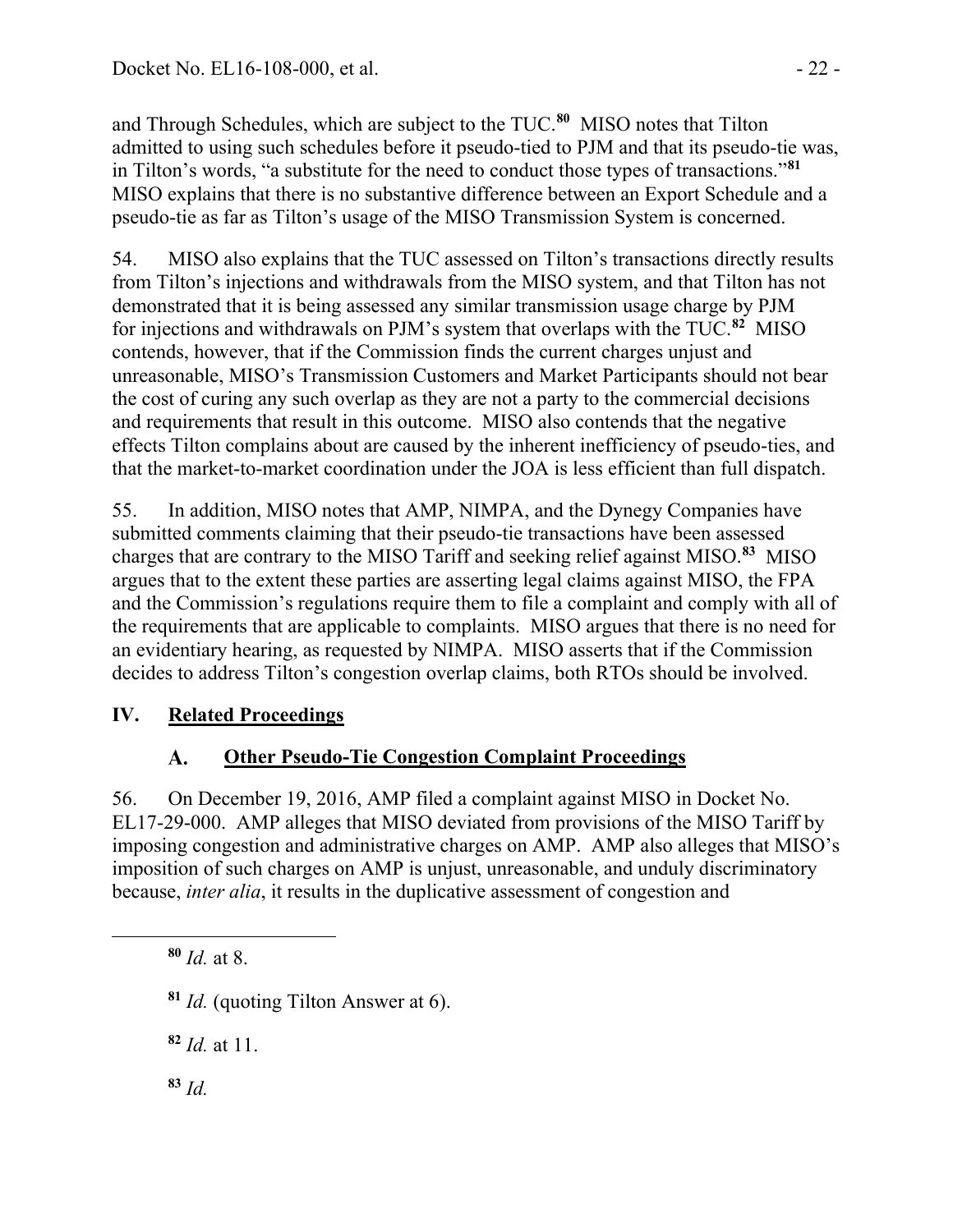administrative charges by MISO and PJM on pseudo-tied resources. On March 28, 2017, the Dynegy Companies filed a complaint against MISO in Docket No. EL17-54-000. The Dynegy Companies also allege MISO violated the MISO Tariff and allege that MISO has imposed duplicative charges for congestion and losses.

57. On December 21, 2016, NIMPA filed a complaint against PJM in Docket No. EL17-31-000. NIMPA alleges that PJM deviated from provisions of the PJM Tariff by imposing charges that assess congestion costs starting at the nodal point of their facilities within the MISO region, rather than at the interface between MISO and PJM. NIMPA further asserts that this method of calculating such charges is unjust, unreasonable, and unduly discriminatory because it results in duplicative costs associated with overlapping transmission service from MISO into PJM. On January 6, 2017, AMP also filed a complaint against PJM in Docket No. EL17-37-000. AMP's complaint is substantively similar to NIMPA's complaint.

58. In this order, we refer to the instant Complaint, and the four other complaints described above,**[84](#page-22-0)** collectively as the MISO/PJM Pseudo-Tie Congestion Complaints.

#### **RTOs' Phase 1 and Phase 2 Revisions B.**

59. As part of their efforts to address the market and reliability challenges posed by the increased number of pseudo-tied resources from MISO to PJM, the RTOs proposed a two-phase resolution of certain issues involving the overlapping congestion charges affecting pseudo-tied resources. The RTOs explained that the then-effective JOA contained provisions for coordinated congestion management over Reciprocally Coordinated Flowgates.**[85](#page-22-1)** The RTOs explained that when a Reciprocally Coordinated Flowgate binds simultaneously in both MISO and PJM, that Reciprocally Coordinated Flowgate can create overlapping congestion charges that a pseudo-tied resource pays or is paid.**[86](#page-22-2)** The RTOs explained that congestion overlap occurs on the pseudo-tie transaction path between the source generation resource and sink interface for congestion associated

**<sup>84</sup>** *See supra* PP 56-57.

<span id="page-22-0"></span>

<span id="page-22-1"></span>**<sup>85</sup>** The JOA is on file as MISO Rate Schedule 5 and as a PJM Interregional Agreement. A Reciprocally Coordinated Flowgate is a Flowgate that is subject to reciprocal coordination by Operating Entities. *See* JOA § 2.2.54. A Flowgate is defined under the JOA as "a representative modeling of facilities or groups of facilities that may act as significant constraint points on the regional system." *See id.* § 2.2.24.

<span id="page-22-2"></span>**<sup>86</sup>** The overlap could be a payment or a charge depending on the location of the constraint and the impact of the pseudo-tie.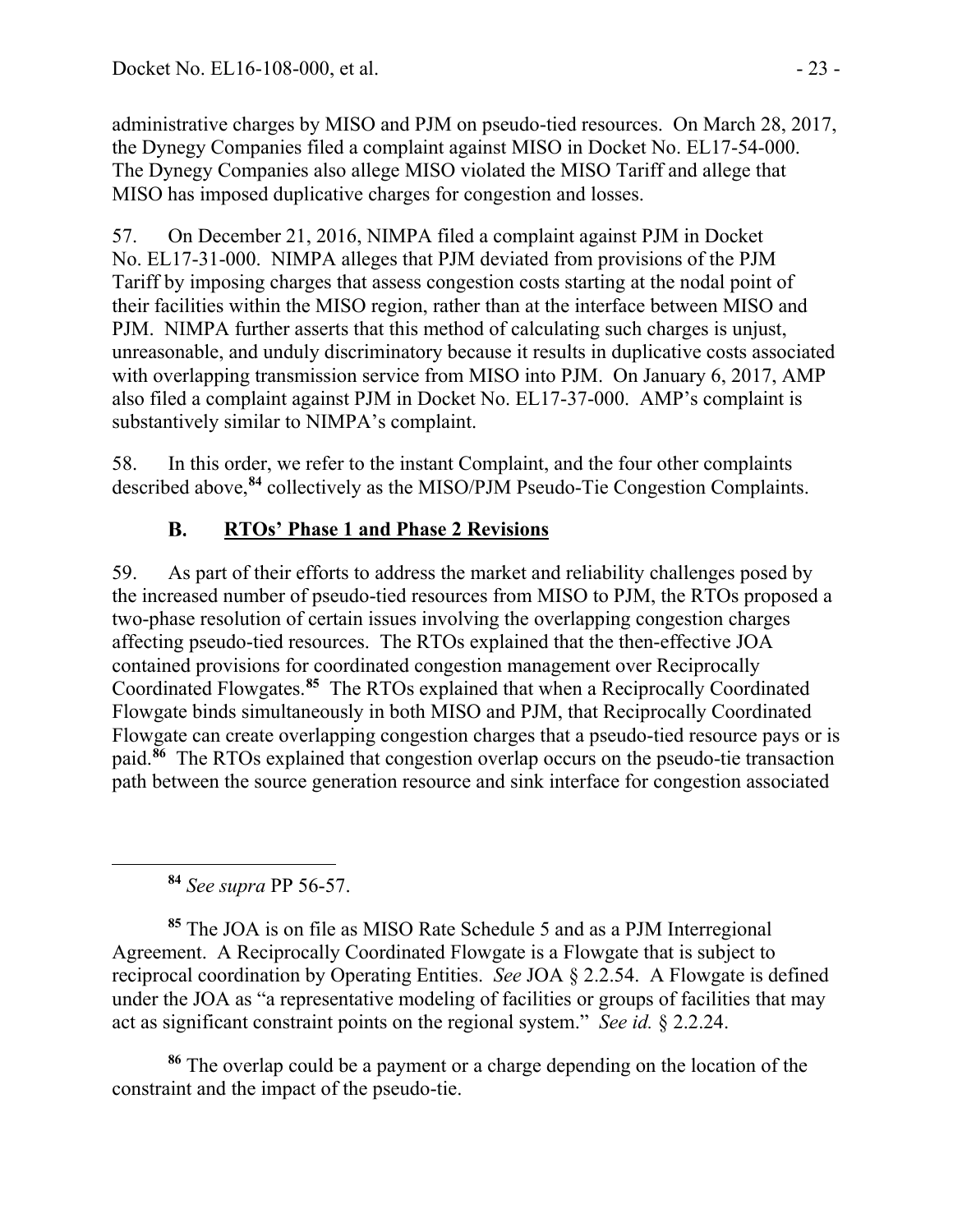with Reciprocally Coordinated Flowgates that are coordinated under the market-tomarket settlement process.

60. The RTOs further explained that when both markets bind on the same Reciprocally Coordinated Flowgate, the Native Balancing Authority would assess the pseudo-tied resource a transmission usage charge for the energy transactions between the pseudo-tied resource and the interface with the Attaining Balancing Authority. At the same time, the Attaining Balancing Authority would also assess the pseudo-tied resource a charge for delivery of energy, injection and withdrawal, along the path between the physical resource and the interface. In this instance, both the Native Balancing Authority and the Attaining Balancing Authority assessed congestion from the pseudo-tied resource to the interface.

61. On October 23, 2017, as amended January 29, 2018 and May 31, 2018, MISO and PJM filed identical proposed revisions to the JOA to address the congestion charge overlap (Phase 1 Revisions). The RTOs stated that the Phase 1 Revisions were intended to eliminate congestion payments between the RTOs associated with pseudo-tie impacts on Reciprocally Coordinated Flowgates, which recognize and account for the congestion payments made by the pseudo-tied customer. The RTOs further proposed to modify settlement treatment of pseudo-tie impacts to properly account for market flows and associated market-to-market congestion payments between the RTOs.

62. On July 31, 2018, the Commission accepted the Phase 1 Revisions, effective August 1, 2018.**[87](#page-23-0)** The Commission found that the "Phase 1 Revisions represent an improvement over current practices and will address the majority of the overlapping congestion charges affecting pseudo-tied generation in MISO and PJM."**[88](#page-23-1)** The Commission noted that the claims that resources had been subject to overlapping congestion charges in the MISO/PJM Pseudo-Tie Congestion Complaint proceedings were beyond the scope of the Phase 1 Revisions proceeding and that such claims would be addressed in the respective complaint proceedings.**[89](#page-23-2)**

63. On June 1, 2018, PJM submitted its Phase 2 Revisions, proposing to modify the PJM Tariff and the PJM Amended and Restated Operating Agreement to (1) charge or credit pseudo-tie transactions from MISO to the PJM-MISO interface for real-time deviations from day-ahead schedules for congestion resulting from market-to-market

**<sup>88</sup>** *Id.* P 22.

<span id="page-23-2"></span>**<sup>89</sup>** *Id.* P 30.

<span id="page-23-1"></span><span id="page-23-0"></span> $\overline{a}$ **<sup>87</sup>** *Midcontinent Indep. Sys. Operator, Inc.*, 164 FERC ¶ 61,069, at P 3 (2018) (Phase 1 Order).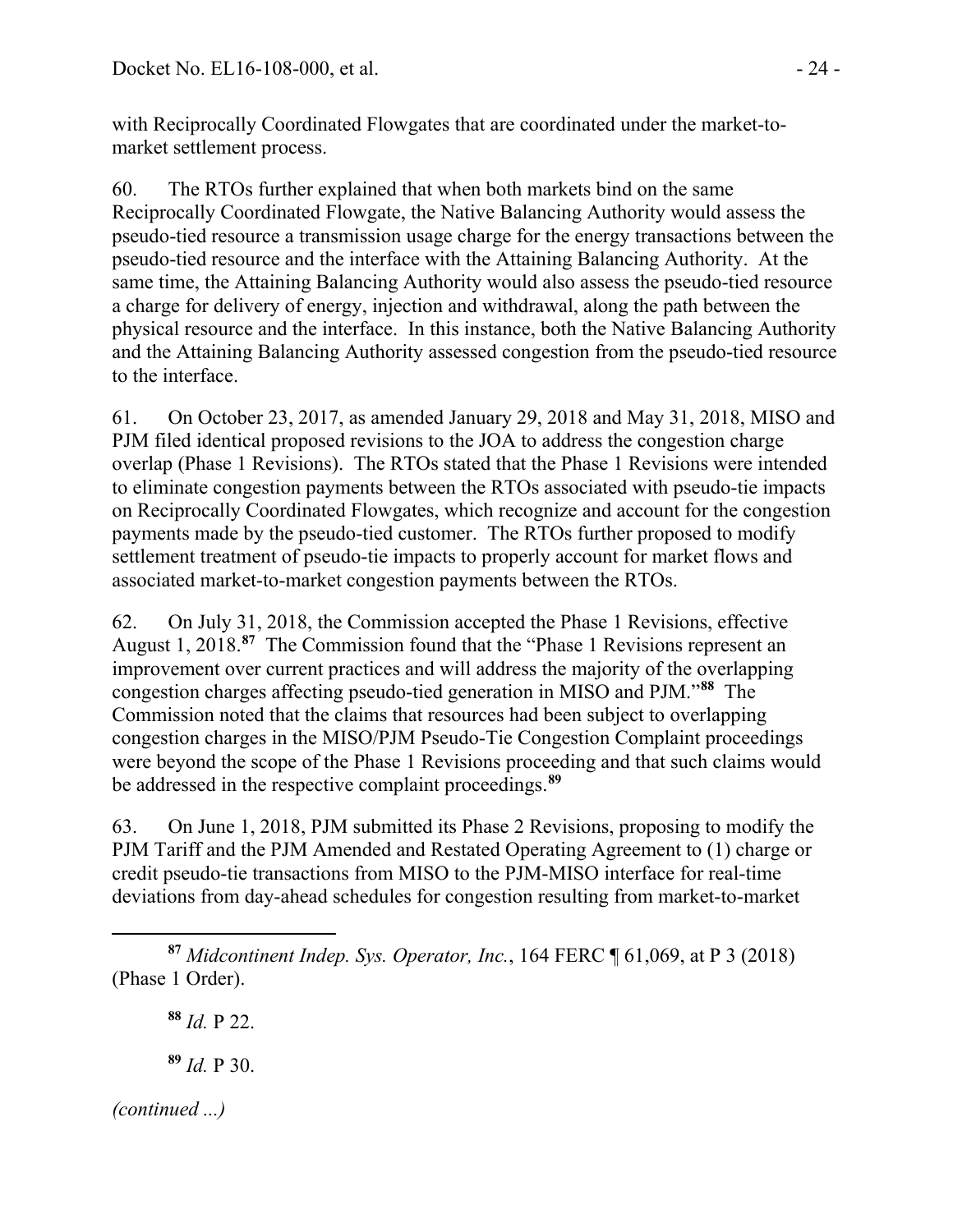coordination pursuant to the JOA; and (2) provide a new transaction type to hedge exposure to financial risk for pseudo-tied resources from PJM into MISO (PJM Phase 2 Revisions). On July 31, 2018, the Commission accepted PJM's Phase 2 Revisions effective August 1, 2018, finding that they address concerns about the potential for congestion charge overlap.**[90](#page-24-0)** Again, the Commission found that the claims about the overlapping congestion charges in the complaints were beyond the scope of the Phase 2 Revisions proceeding and stated that it would address the arguments raised in the MISO/PJM Pseudo-Tie Congestion Complaints in those complaint dockets.**[91](#page-24-1)**

64. On October 2, 2018, as amended on January 19, 2019, MISO filed its Phase 2 Revisions to (1) address how Market Participants with pseudo-ties out of MISO can use Virtual Transactions to align FTRs and TUCs; and (2) modify Schedule 17 (Energy Market Support Administrative Service Cost Adder) to reduce the administrative charges assessed to Market Participants with a pseudo-tie of generation or load out of MISO (MISO Phase 2 Revisions). On March 19, 2019, the Commission accepted the MISO Phase 2 Revisions, subject to condition, effective March 1, 2019.**[92](#page-24-2)** The Commission found that the RTOs have demonstrated that the Phase 1 Revisions and the PJM Phase 2 Revisions have eliminated the congestion charge overlap.**[93](#page-24-3)** The Commission stated that it would address the issue of relief for prior charges assessed by MISO, and the various arguments as to whether MISO had authority to assess TUCs—which include congestion charges—and administrative charges, in the MISO/PJM Pseudo-Tie Congestion Complaint proceedings.**[94](#page-24-4)**

# **V. Discussion**

#### $\mathbf{A}$ . **Procedural Matters**

65. Pursuant to Rule 214 of the Commission's Rules of Practice and Procedure, 18 C.F.R. § 385.214 (2018), the notices of intervention and timely, unopposed motions to intervene serve to make the entities that filed them parties to this proceeding. Pursuant to Rule 214(d) of the Commission's Rules of Practice and Procedure, 18 C.F.R.

<span id="page-24-0"></span> $\overline{a}$ **<sup>90</sup>** *PJM Interconnection, L.L.C.*, 164 FERC ¶ 61,073, at P 17 (2018) (PJM Phase 2 Order).

**<sup>91</sup>** *Id.* P 44.

<span id="page-24-4"></span><span id="page-24-3"></span><span id="page-24-2"></span><span id="page-24-1"></span>**<sup>92</sup>** *Midcontinent Indep. Sys. Operator, Inc.*, 166 FERC ¶ 61,186 (2019) (MISO Phase 2 Order).

**<sup>93</sup>** *Id.* PP 59, 61.

**<sup>94</sup>** *Id.* PP 52, 56, 63.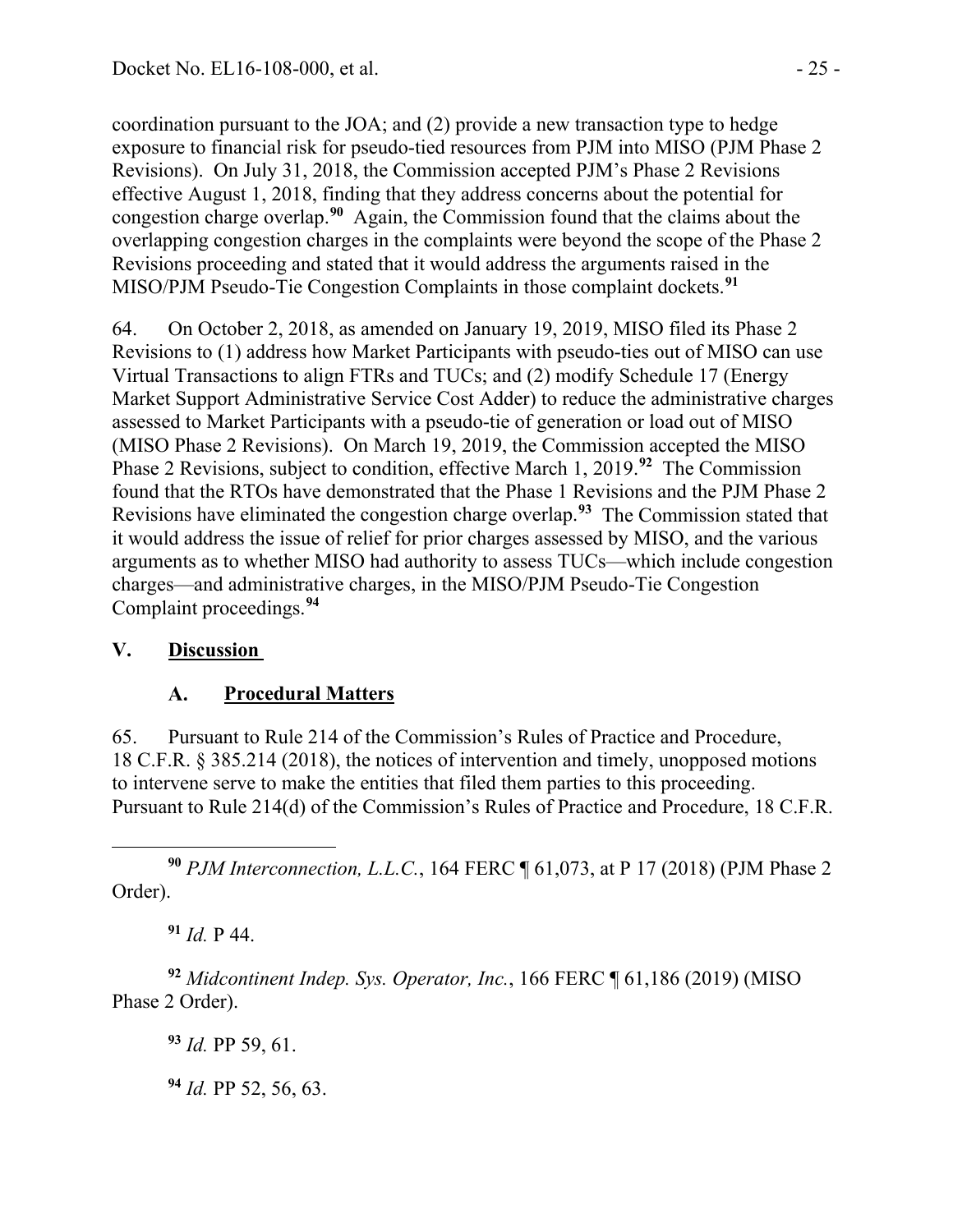§ 385.214(d) (2018), the Commission will grant the late-filed motions to intervene of Direct Energy; Electric Power Supply Association; Enel Green Power North America, Inc.; Exelon; Rockland Power Partners II, LP; PJM; and the MISO Market Monitor given their interest in the proceeding, the early stage of the proceeding, and the absence of undue prejudice or delay.

66. Rule 213(a)(2) of the Commission's Rules of Practice and Procedure, 18 C.F.R. § 385.213(a)(2) (2018), prohibits an answer to an answer unless otherwise ordered by the decisional authority. We will accept the answers because they have provided information that assisted us in our decision-making process.

67. As the RTOs have filed, and the Commission has accepted, their Phase 1 and Phase 2 Revisions to address, *inter alia*, the congestion charge overlap issue, the RTOs' abeyance motion is dismissed as moot.

#### **B. Substantive Matters**

68. As discussed below, we grant the Complaint in part, deny it in part, establish hearing and settlement judge procedures with respect to appropriate refunds, and establish a refund effective date of December 19, 2016. We also consolidate the instant proceeding with the complaint proceedings in Docket Nos. EL17-29-000, EL17-31-000, EL17-37-000, and EL17-54-000 for purposes of settlement, hearing, and decision.

# **1. Tariff Authorization to Assess Congestion and Administrative Charges**

69. We conclude that MISO's assessment of congestion costs and administrative charges on Tilton does not violate the MISO Tariff. Specifically, as discussed below, we find that the MISO Tariff authorizes MISO to assess congestion costs and administrative charges on pseudo-tie transactions. We also find that it was not a violation of the MISO Tariff for MISO to use Financial Schedules as a vehicle for imposing congestion and administration charges on Tilton.

## **a. Assessment of Congestion Charges and the Use of Financial Schedules**

70. Tilton, through its agent EDF, is a MISO Transmission Customer taking service under Schedule 7 of the MISO Tariff (Long-Term Firm Point-to-Point Transmission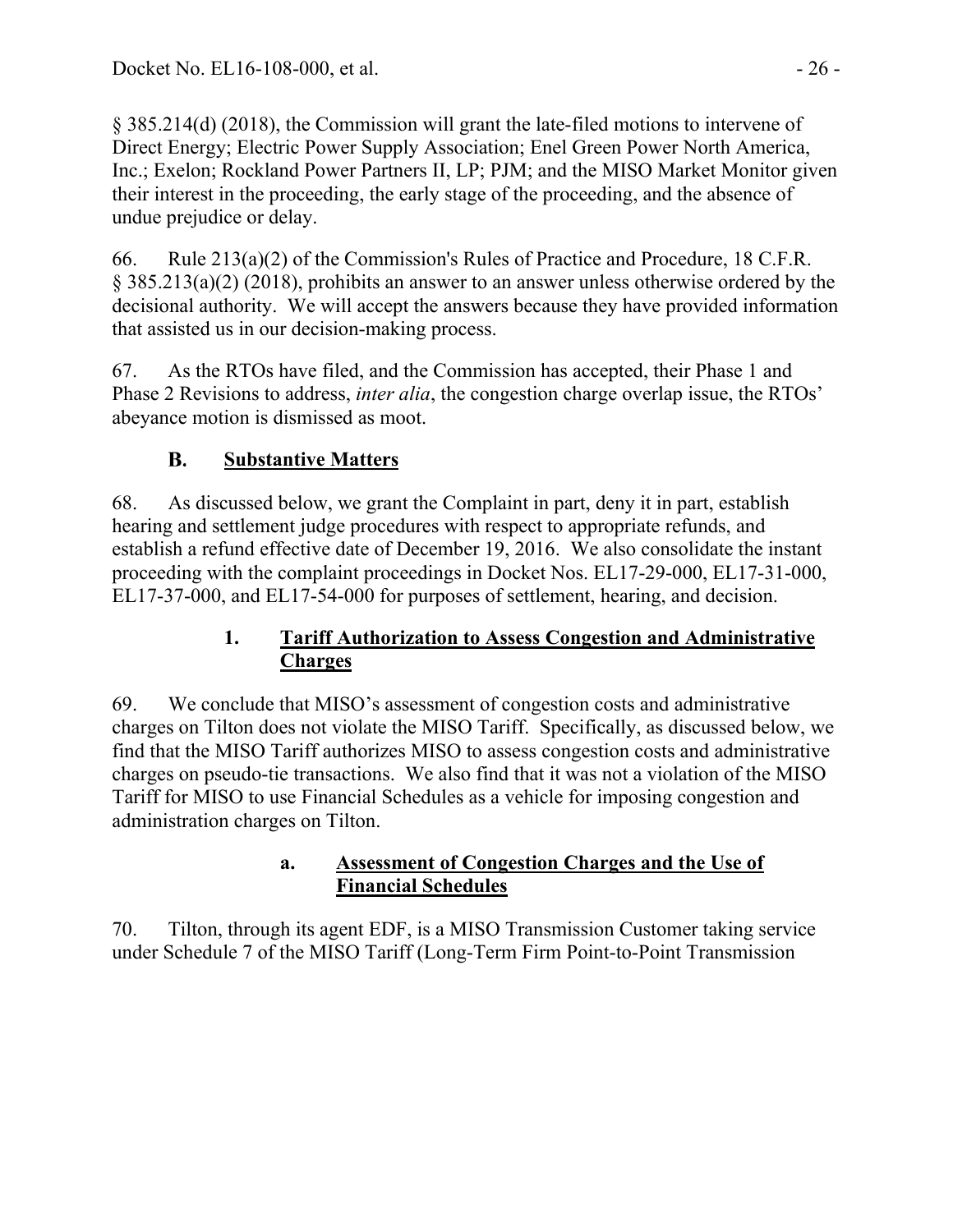<span id="page-26-0"></span> $\overline{a}$ 

Service) to facilitate its pseudo-tie transactions. **[95](#page-26-0)** Tilton is thus required to pay the applicable charges set forth on Schedule 7 "in addition to other applicable charges specified in the [MISO] Tariff."**[96](#page-26-1)** While Schedule 7 does not itself specify what other MISO Tariff charges are applicable, other provisions in the MISO Tariff identify congestion and loss charges as applicable to all transmission service transactions, including those associated with pseudo-tie transactions. Specifically, Attachment L (Credit Policy) recognizes that all transmission service transactions are subject to the costs of congestion and losses.**[97](#page-26-2)** Moreover, Sections 23.2 (Limitations on Assignment or Transfer of Service) identifies congestion charges as among the transmission service costs for which Market Participants are financially responsible. **[98](#page-26-3)** Tilton argues that Section 23.2 of the MISO Tariff is not applicable because Tilton is not an Assignee

**<sup>95</sup>** Schedule 7 of the MISO Tariff states, in part:

The Transmission Customer shall compensate the Transmission Provider each month for Reserved Capacity at the sum of the applicable charges set forth below in addition to other applicable charges specified in the [MISO] Tariff.

<span id="page-26-1"></span>**<sup>96</sup>** MISO Tariff, Schedule 7.

<span id="page-26-2"></span>**<sup>97</sup>** Attachment L of the MISO Tariff states, in part:

Because all Transmission Service transactions are subject to congestion costs and marginal losses, every Transmission Customer of [MISO] must either apply to be a Market Participant or be represented by a duly authorized Market Participant in good standing pursuant to the terms and conditions of this Credit Policy and the Agreements.

<span id="page-26-3"></span>**<sup>98</sup>** Section 23.2 of the MISO Tariff states, in part:

If the Assignee requests a change in the Point(s) of Receipt or Point(s) of Delivery, or a change in any other specifications set forth in the original Service Agreement . . . the Market Participant shall be financially responsible for any Energy, Marginal Congestion Charge, and Marginal Losses associated with related Market Participant's transactions as set forth in Sections 39.3.1 [Charges for Day-Ahead Energy and Operating Reserve Market Purchases], 39.3.3 [Payments and Charges for Financial and Interchange Schedules], 40.3 [Real-time Energy and Reserve Market Settlement] and 40.4 [Reserved].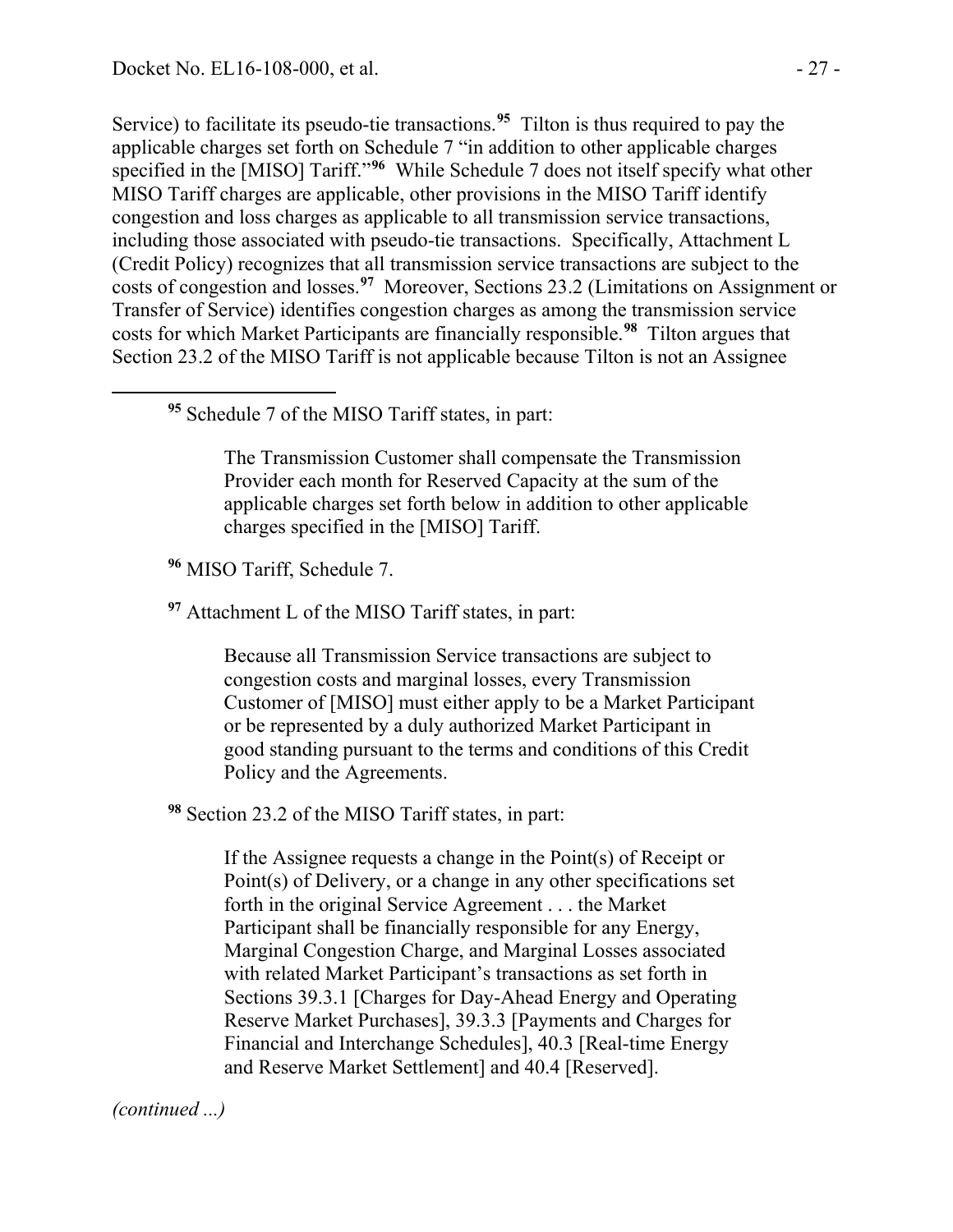requesting a change in a delivery point.**[99](#page-27-0)** We find this argument to be unpersuasive. We agree with MISO that the fact that the MISO Tariff requires customers to pay these charges on redirects necessarily assumes that they are also paid on the original Receipt and Delivery Points.**[100](#page-27-1)** Such an interpretation is consistent with Attachment L.

71. Tilton also disputes the applicability of Section 23.2 by noting that Section 23.2 references other sections of the MISO Tariff and arguing that none of these provisions are applicable to Tilton.**[101](#page-27-2)** We disagree. Section 23.2 references, *inter alia*, Section 40.4. While Section 40.4 is reserved, it has a non-reserved Subsection 40.4.2 (Financial Schedule Settlements) that provides, in part, a calculation for the TUC, i.e., the costs of congestion and losses to be assessed to buyers and sellers under Financial Schedules designated to be settled in the Real-Time Energy and Operating Reserve Market. **[102](#page-27-3)**

72. We note that pseudo-tie transactions that utilize MISO's Transmission System cause real-time congestion costs on MISO's Transmission System,**[103](#page-27-4)** and we find that MISO properly settles the congestion charges associated with such transactions as a part of the MISO real-time market. Consistent with this finding, Section 2.7.3 of the Market Settlements BPM clarifies that the settlement of pseudo-tied generation within the MISO Balancing Authority Area to an external Balancing Authority Area is "only applicable to the [real-time market]." We further note that it has been MISO's standard practice since it launched its energy markets in 2005 to assign Financial Schedules to pseudo-tie transactions, as reflected in MISO's BPMs. **[104](#page-27-5)** Thus, for more than ten years, MISO has

**<sup>99</sup>** Tilton Answer at 8.

<span id="page-27-0"></span> $\overline{a}$ 

<span id="page-27-2"></span><span id="page-27-1"></span>**<sup>100</sup>** *See* MISO Reply at 7. It is unreasonable to interpret the MISO Tariff to suggest that pseudo-tie transactions, like Tilton's, will only be assessed congestion if the transaction is assigned to another party. The assignment of the transmission service, in and of itself, has not been shown to contribute to congestion on a transmission system.

**<sup>101</sup>** Tilton Answer at 7-8; *id.* at Att. 1, 1-2.

**<sup>102</sup>** MISO Tariff, Module C, Section 40.4.2.

**<sup>103</sup>** *See infra* P 79.

<span id="page-27-5"></span><span id="page-27-4"></span><span id="page-27-3"></span>**<sup>104</sup>** Section 2.7.3 of the Market Settlements BPM states, in part "[w]ith these [pseudo-tied] volumes, a Pseudo Real-Time Financial Schedule is created." Additionally, we note that Section 2.7.3 of the Market Settlements BPM states, in part, that "[p]seudo-tied Generation Resources are subject to congestion and loss charges between their Resource and the Interface CPNode where the energy is being exported."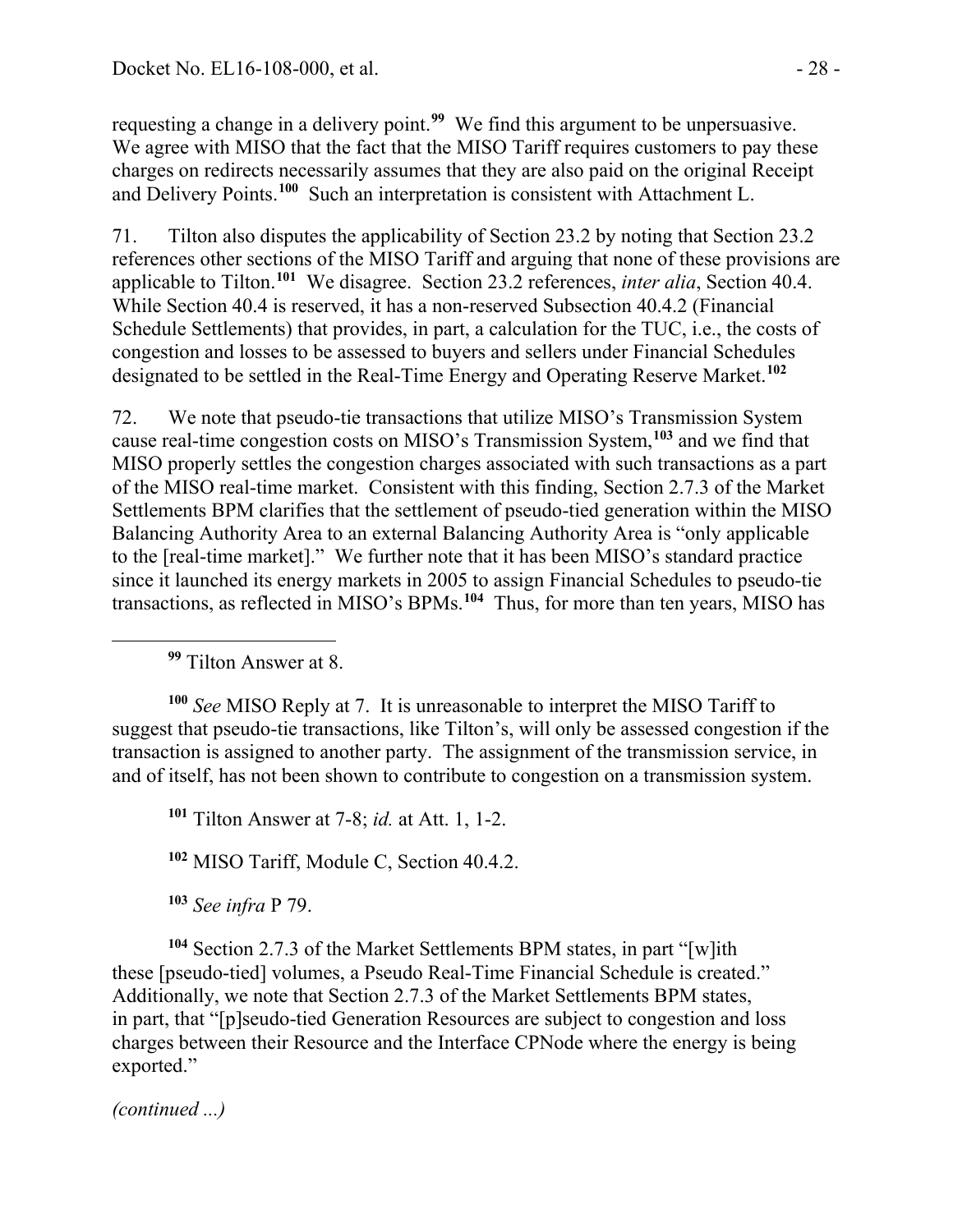used the procedures and capabilities of Financial Schedules for the purpose of settling MISO Tariff-required congestion and losses charges associated with pseudo-tie transactions. **[105](#page-28-0)** We recognize both that the MISO Tariff does not explicitly state that a Financial Schedule will be created for a pseudo-tie transaction and that the MISO Tariff's definition of Financial Schedule refers to "two Market Participants." However, given that the MISO Tariff does not specify what settlement vehicle MISO must use to assess congestion charges on pseudo-tie transactions, and such charges are settled in the realtime market, we find it reasonable that MISO assigned Financial Schedules to Tilton's pseudo-tie transactions and assessed congestion costs via the TUC.**[106](#page-28-1)**

73. In sum, we find that the MISO Tariff authorizes MISO to assess congestion and loss charges on Tilton, and that MISO did not violate its Tariff by using Financial Schedules to do so. Schedule 7, Attachment L, and Section 23.2 of the MISO Tariff recognize and provide for the imposition of congestion and loss charges on Tilton, while Section 40.4.2—when read in conjunction with these provisions—specifies the calculation of such charges.

# **b. Assessment of Administrative Charges**

74. We also find that the MISO Tariff authorizes the assessment of administrative charges contained in Schedules 10, 17 and 24 on pseudo-tied resources.

75. Schedule 10 (ISO Cost Recovery Adder) states, in part, "The cost recovery mechanism and charges . . . are applicable to all Transmission Customers . . . " In Schedule 10, the specific rate applicable to point-to-point transmission service is established as a function of, among other things, the capacity reserved, and the duration of the reservation. Because Tilton is a Transmission Customer reserving point-to-point transmission service, Tilton is responsible for paying Schedule 10 charges.

76. Schedule 17 (Energy and Operating Reserve Markets Support Administrative Service Cost Recovery Adder) states, in part:

Energy and Operating Reserve Markets Support Administrative Service is provided by the Transmission Provider to all Market Participants that participate in Transactions using the Transmission System . . . The billing determinants for the [adder] shall be: 1) all Actual Energy Injections into

**<sup>105</sup>** MISO Answer at 15.

<span id="page-28-1"></span><span id="page-28-0"></span>**<sup>106</sup>** MISO explains that by utilizing modified capabilities established to administer Financial Schedules, MISO was able to ensure that Tilton's and other pseudo-tied Market Participants' commercial choices are properly supported. MISO Answer at 13.

*(continued ...)*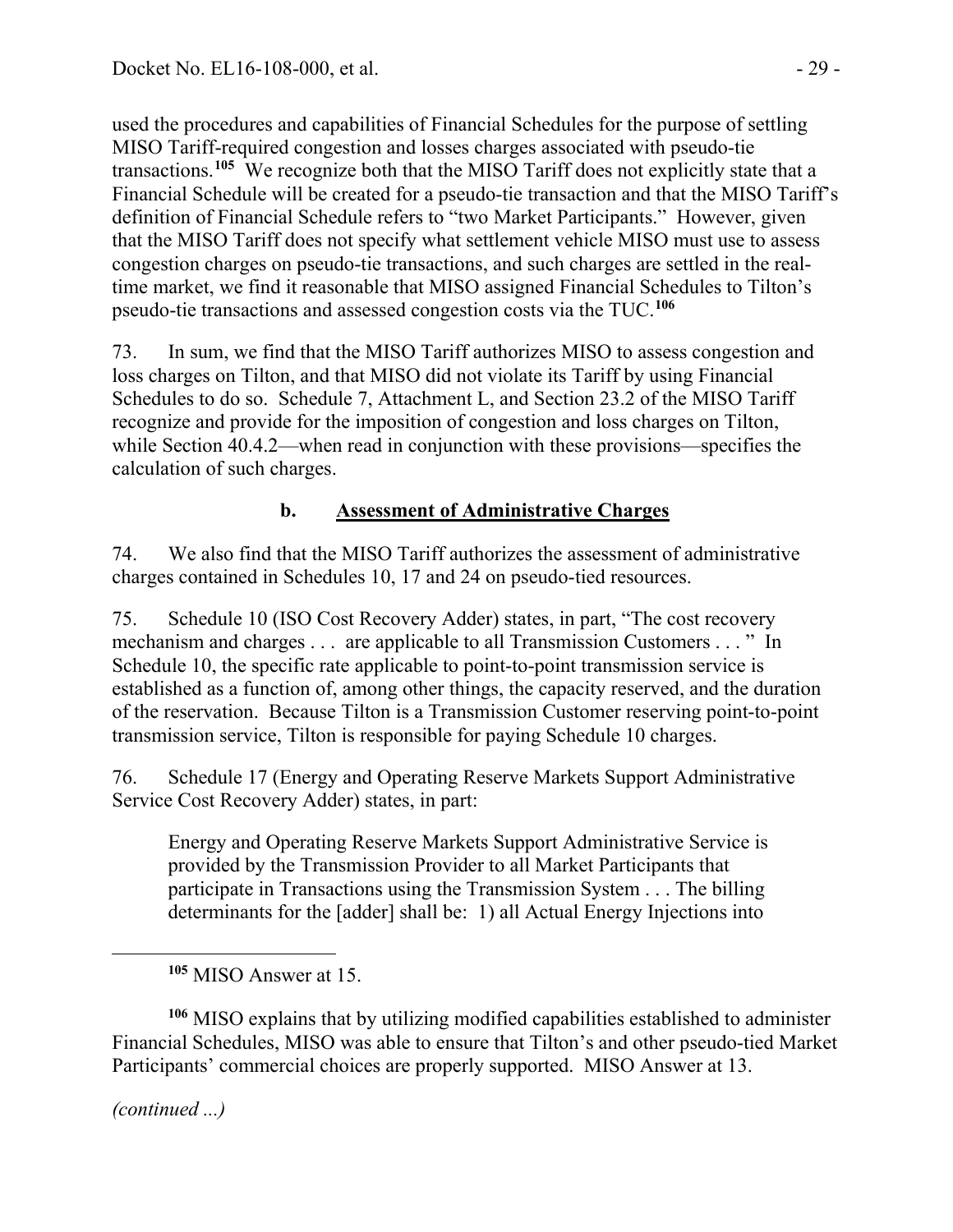the Transmission System by all Market Participants . . . *including deliveries to the Transmission System from generation located both within the Transmission System and outside of the Transmission System*, 2) all Actual Energy Withdrawals from the Transmission System by all Market Participants . . . *including MWh delivered to loads located both within the Transmission System and outside of the Transmission System including all out and through transactions using the Transmission System* . . . " (emphases added).**[107](#page-29-0)**

We find that the "including" clauses identified above are broad enough to recover the administrative charge from Tilton. Specifically, because Tilton, through its agent, is a Market Participant that participates in transactions using the Transmission System and those transactions include deliveries to the Transmission System to serve load located outside of the Transmission System, we find that Tilton is liable for Schedule 17 charges.

77. Schedule 24 (Local Balancing Authority Cost Recovery Adder) states, "Local Balancing Authorities shall recover their costs incurred as a result of implementing the Markets and Services pursuant to [the MISO] Tariff . . . For the purposes of allocating and collecting these costs, the Local Balancing Authority Costs shall be recovered together with the Schedule 17 costs and in the same manner as the Schedule 17 costs." Because we find above that Tilton is responsible for charges under Schedule 17, Tilton is also responsible for charges under Schedule 24 pursuant to the terms of Schedule 24. We also note that, as MISO has explained, although the Tilton Facility is pseudo-tied to PJM's Balancing Authority Area for purposes of PJM's markets, it is still interconnected to and physically injecting energy into the Transmission System in the Ameren Illinois Local Balancing Authority as far as reliability is concerned.**[108](#page-29-1)** Accordingly, we disagree with Tilton's suggestion that Schedule 24 is not applicable to its pseudo-tie transactions.

## **2. Whether MISO's Assessment of Congestion and Administrative Charges Is Unjust, Unreasonable, Unduly Discriminatory or Preferential**

78. As discussed below, we find Tilton has not shown that it was unjust, unreasonable, unduly discriminatory or preferential for MISO to assess congestion and administrative charges on Tilton. However, we find that there was the potential for the RTOs to assess unjust and unreasonable overlapping or duplicative congestion charges prior to the effective dates of the Phase 1 and Phase 2 filings, and thus we establish hearing and settlement procedures to consider the extent to which the Complainants in the

<span id="page-29-0"></span>**<sup>107</sup>** MISO Tariff, Sched. 17.

<span id="page-29-1"></span>**<sup>108</sup>** *See* MISO Answer at 19.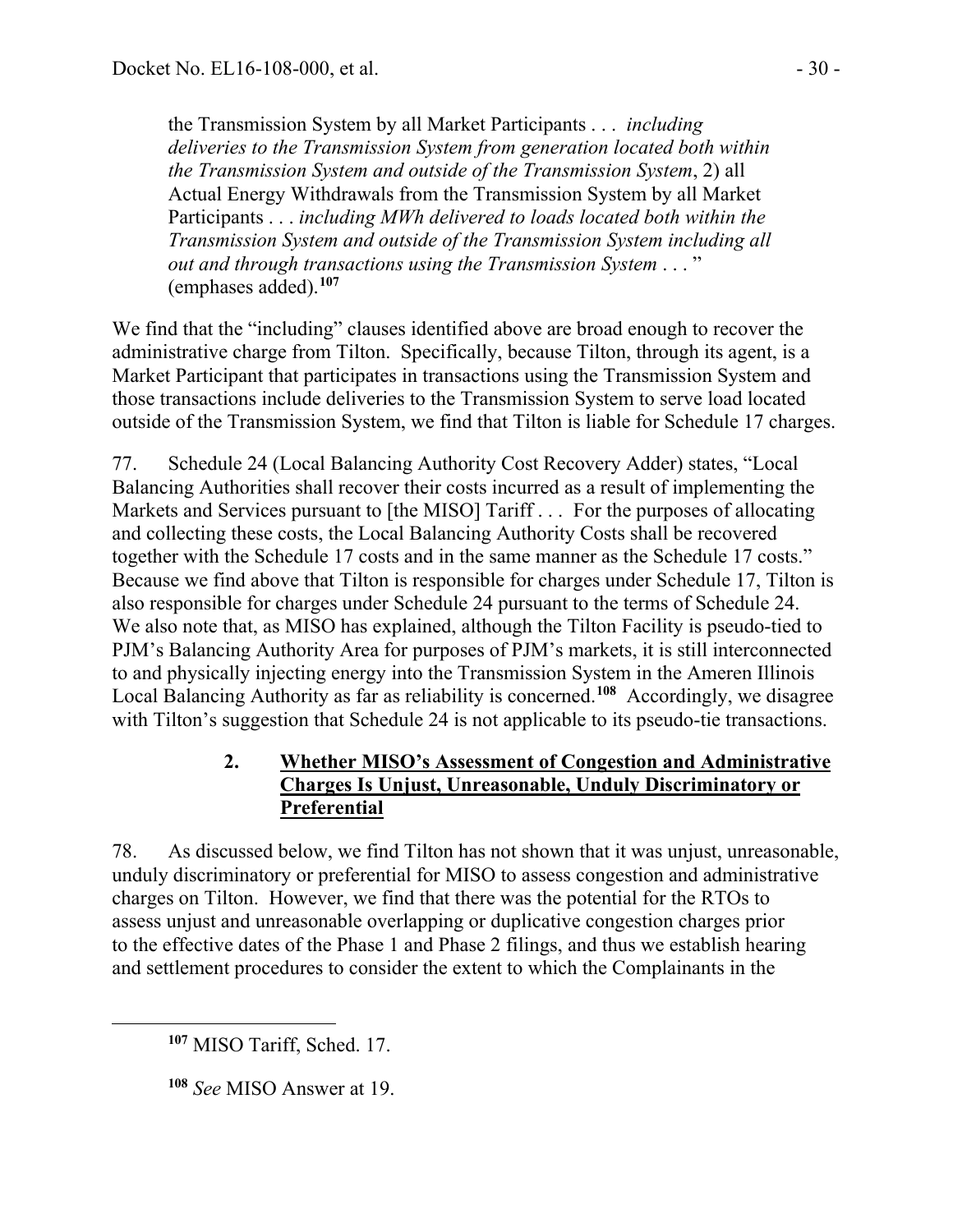MISO/PJM Pseudo-Tie Congestion Complaints may have been subject to such charges and are due refunds.

79. We find that Tilton has not shown that it was unjust, unreasonable, unduly discriminatory or preferential for MISO to assess congestion and administrative charges on Tilton. MISO, Entergy, and the MISO Market Monitor have explained that Tilton's use of the MISO Transmission System to facilitate Tilton's pseudo-tie transactions causes congestion and administrative costs on the MISO Transmission System. Tilton has not disputed this fact in its Complaint or its Answer. Thus, exempting Tilton from these charges would require MISO's Transmission Customers and Market Participants to subsidize benefits that Tilton obtains from its pseudo-tie arrangement with PJM. Specifically, exempting Tilton from congestion charges would shift costs caused by Tilton's transactions to others in the form of FTR Shortfalls or Real-time Congestion Uplifts. Similarly, exempting Tilton from the administrative charges under Schedules 10, 17, and 24 would result in other Transmission Customers and Market Participants subsidizing the services and benefits that Tilton receives under these Schedules.**[109](#page-30-0)**

80. Tilton and the Dynegy Companies contend that MISO's congestion charges are not part of the PJM LMP price signal, and Tilton argues that MISO's congestion charges cannot effectively be hedged by the use of FTRs or other MISO hedging instrument. However, these contentions, even if true, do not demonstrate that MISO's congestion charges are unjust, unreasonable, unduly discriminatory or preferential.**[110](#page-30-1)**

81. Further, we find that it is not unduly discriminatory for Tilton to be assessed congestion costs that it would not be assessed if its generation were physically located within PJM. The Tilton Facility is not similarly situated to generation physically located in PJM because it is physically located in MISO and, thus, Tilton imposes costs on the MISO Transmission System when it injects energy onto the MISO Transmission System.

82. We also reject Tilton's claim that the administrative charges MISO assesses on Tilton are unjust and unreasonable because they are duplicative with administrative fees PJM charges for the same MWh of energy produced. As the MISO Market Monitor

<span id="page-30-0"></span> $\overline{a}$ **<sup>109</sup>** We agree with MISO that Tilton's claimed exemption is particularly untenable given the fact that MISO's Schedule 7 through-and-out rate to PJM is zero. *See id.* at 20.

<span id="page-30-1"></span>**<sup>110</sup>** Further, Tilton could hedge the costs to some extent with the purchase of FTRs. In addition, we note that pseudo-tied resources may also use Virtual Transactions as a hedging mechanism. *See, e.g.*, MISO Phase 2 Order, 166 FERC ¶ 61,186 at PP 43, 57. While such a hedge may not be a perfect hedge, we are not persuaded that the lack of a perfect hedge for Tilton makes the underlying congestion charges unjust and unreasonable.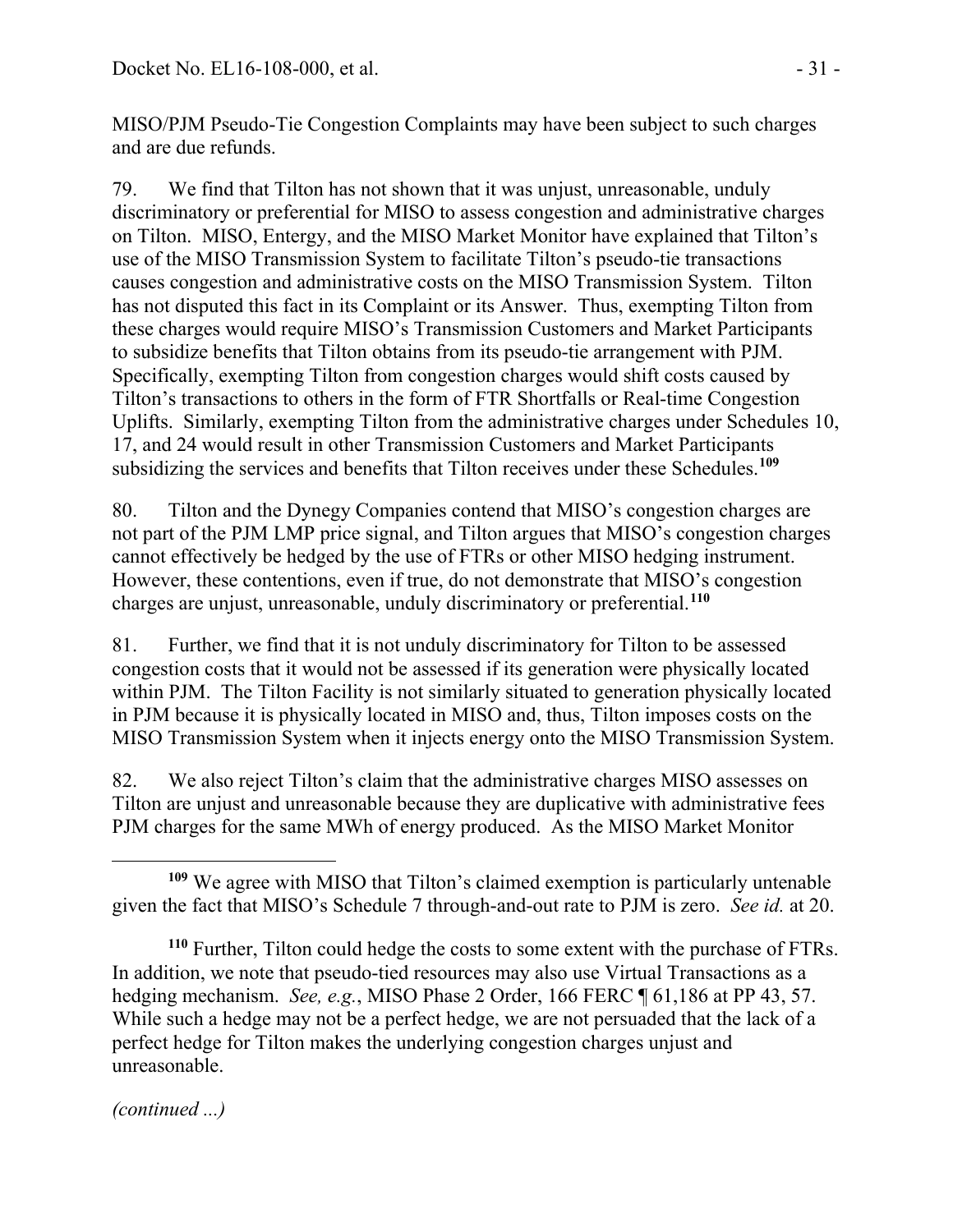explains, pseudo-tied resources impose administrative costs on both MISO and PJM.**[111](#page-31-0)** Thus, we find that MISO's assessment of administrative charges under Schedules 10, 17, and 24 has not been shown to be unjust, unreasonable, unduly discriminatory or preferential.

83. Finally, Tilton argues that it has been subject to overlapping congestion charges assessed by the RTOs. As discussed above, the Commission has accepted the RTOs' Phase 1 and Phase 2 filings to address prospective concerns regarding such charges. Further, the MISO Phase 2 Order found that the RTOs have demonstrated that the Phase 1 Revisions and the PJM Phase 2 Revisions have eliminated the congestion overlap.**[112](#page-31-1)** Thus, we find that the JOA and other sections of the MISO Tariff as currently on file are just and reasonable, and we will not require MISO to make further Tariff revisions.

84. However, with respect to Tilton's argument that it has been subject to overlapping congestion charges assessed by the RTOs prior to the acceptance of Phase 1 and Phase 2 Revisions, based on the record before us and the statements by the RTOs in making their Phase 1 and Phase 2 Revisions,**[113](#page-31-2)** we find that the potential for overlapping or duplicative charges for congestion existed prior to the effective dates of the revisions made by the Phase 1 and Phase 2 filings. The RTOs have stated, and no party disputes, that there was a potential for such overlapping or duplicative congestion charges in certain circumstances, specifically, when both markets bound on the same Reciprocally Coordinated Flowgate under the market-to-market process. **[114](#page-31-3)** We therefore grant

**<sup>111</sup>** MISO Market Monitor Comments at 6.

**<sup>112</sup>** MISO Phase 2 Order, 166 FERC ¶ 61,186 at PP 59, 61.

<span id="page-31-2"></span><span id="page-31-1"></span>**<sup>113</sup>** *See, e.g.*, MISO Answer at 4, 7; *id.*, Att. A, Ex. 1 at 12-16; RTOs January 25, 2017 Joint Motion to Hold Proceedings in Abeyance at 2-3; RTOs March 27, 2017 Status Update at 1-3; Phase 1 Order, 164 FERC ¶ 61,069 at PP 3-5, 8; PJM Phase 2 Order, 164 FERC ¶ 61,073 at PP 7-8; MISO Phase 2 Order, 166 FERC ¶ 61,186 at PP 30-31 (citations omitted).

<span id="page-31-3"></span>**<sup>114</sup>** As discussed above, prior to the acceptance of the Phase 1 and Phase 2 Revisions, when both markets bound on the same Reciprocally Coordinated Flowgate under the market-to-market process, the Native Balancing Authority assessed the pseudotied resource a transmission usage charge for the energy transactions between the pseudotied resource and the interface with the Attaining Balancing Authority. At the same time, the Attaining Balancing Authority also assessed the pseudo-tied resource a charge for the energy transactions between the pseudo-tied resource and the delivery point within

*(continued ...)*

<span id="page-31-0"></span>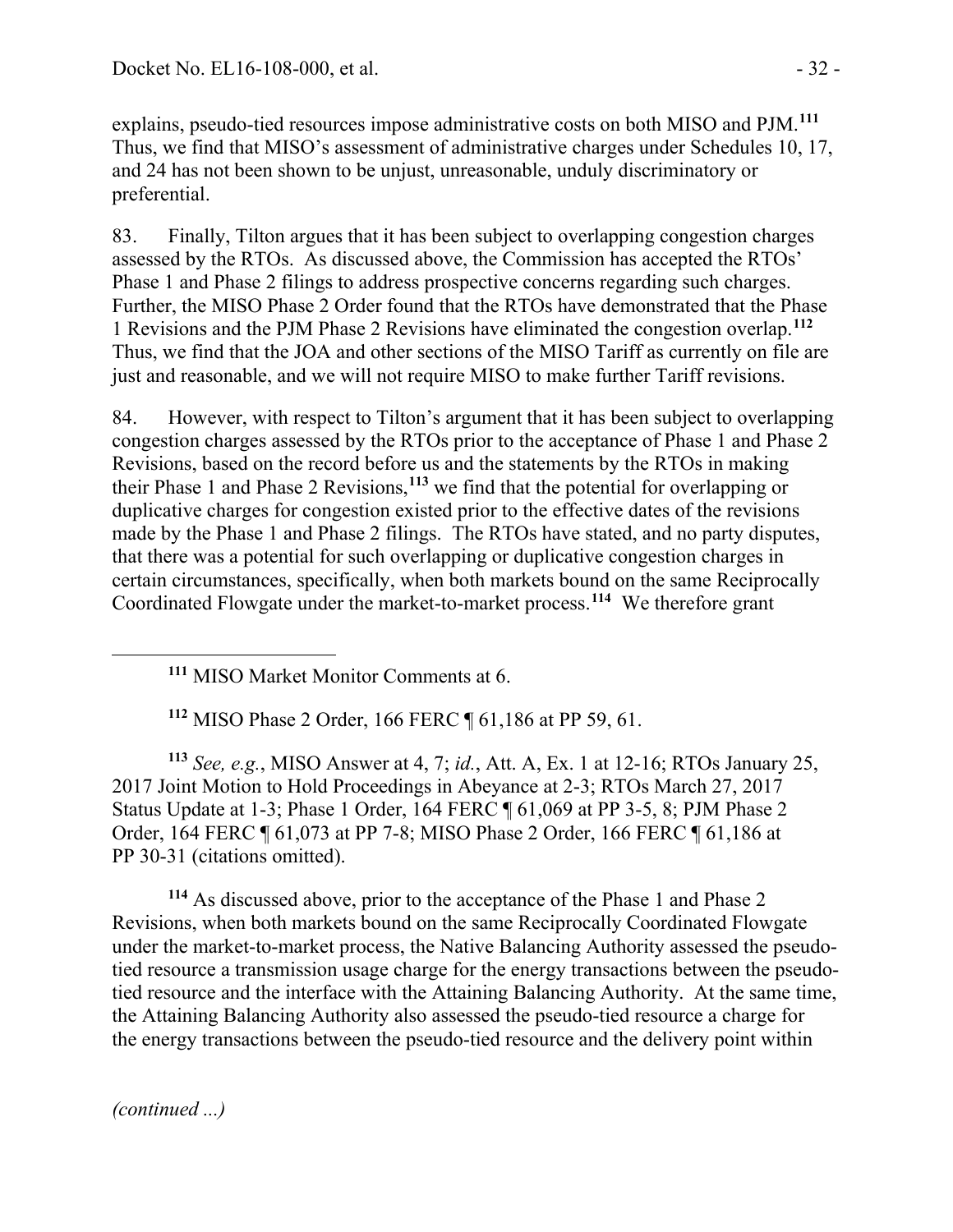Tilton's Complaint, in part, finding that to the extent Tilton was assessed overlapping or duplicative congestion charges by the RTOs, such charges were unjust and unreasonable.**[115](#page-32-0)**

85. We find that determining what refunds are appropriate to Tilton to remedy the overlapping or duplicative congestion charges raises issues of material fact that cannot be resolved based on the record before us, and that are more appropriately addressed in the hearing and settlement judge procedures ordered below. Because of the existence of common issues of law and fact regarding the extent to which the Complainants in the MISO/PJM Pseudo-Tie Congestion Complaints may have been subject to overlapping or duplicative congestion charges and are due refunds, we grant the motions to consolidate and consolidate the instant Complaint proceeding with the complaint proceedings in Docket Nos. EL17-29-000, EL17-31-000, EL17-37-000, and EL17-54-000 for purposes of settlement, hearing, and decision. We believe that consolidating these proceedings will promote administrative efficiency.

86. While we are setting these matters for a trial-type evidentiary hearing, we encourage the parties to make every effort to settle their disputes before hearing procedures are commenced. To aid the parties in their settlement efforts, we will hold the hearing in abeyance and direct that a settlement judge be appointed, pursuant to Rule 603 of the Commission's Rules of Practice and Procedure.**[116](#page-32-1)** If the parties desire, they may, by mutual agreement, request a specific judge as the settlement judge in the proceeding.<sup>[117](#page-32-2)</sup> The Chief Judge, however, may not be able to designate the requested settlement judge based on workload requirements which determine judges' availability. The settlement judge shall report to the Chief Judge and the Commission within 30 days of the date of the appointment of the settlement judge concerning the status of settlement discussions. Based on this report, the Chief Judge shall provide the parties with

<span id="page-32-0"></span>**<sup>115</sup>** *See, e.g.*, *Midwest Indep. Transmission Sys. Operator, Inc.*, 108 FERC ¶ 61,163, at P 222 (2004) (requiring MISO to modify its proposal to "clarify that external transactions will not be double-charged for congestion and losses").

**<sup>116</sup>** 18 C.F.R. § 385.603 (2018).

<span id="page-32-2"></span><span id="page-32-1"></span>**<sup>117</sup>** If the parties decide to request a specific judge, they must make their joint request to the Chief Judge by telephone at (202) 502-8500 within five days of this order. The Commission's website contains a list of Commission judges and a summary of their background and experience [\(http://www.ferc.gov/legal/adr/avail-judge.asp\)](http://www.ferc.gov/legal/adr/avail-judge.asp).

 $\overline{a}$ the Attaining Balancing Authority. In this instance, both the Native Balancing Authority and the Attaining Balancing Authority assessed congestion from the pseudo-tied resource to the interface. *See supra* P 60; *see also* Phase 1 Order, 164 FERC ¶ 61,069 at P 4.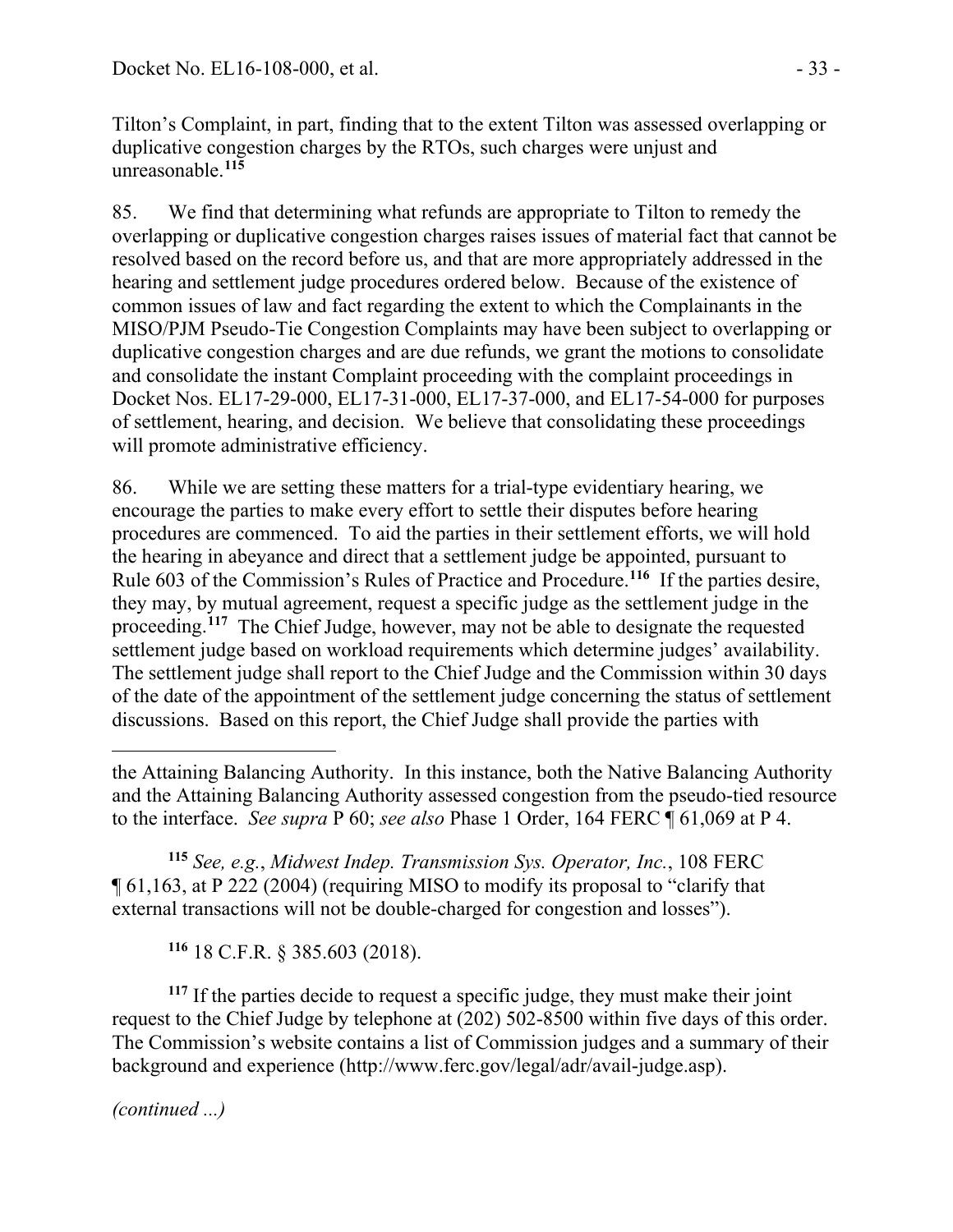additional time to continue their settlement discussions or provide for commencement of a hearing by assigning the case to a presiding judge.

87. In cases where, as here, the Commission institutes an investigation on complaint under Section 206 of the FPA, Section 206(b) requires that the Commission establish a refund effective date that is no earlier than the date a complaint was filed, but no later than five months after the filing date. Section 206(b) permits the Commission to order refunds for a 15-month refund period following the refund effective date. Consistent with our general policy of providing maximum protection to customers,**[118](#page-33-0)** we will set the refund effective date at the earliest date possible, i.e., August 25, 2016.

88. Section 206(b) also requires that, if no final decision is rendered by the conclusion of the 180-day period commencing upon initiation of a proceeding pursuant to Section 206, the Commission shall state the reasons why it has failed to do so and shall state its best estimate as to when it reasonably expects to make such decision. Based on our review of the record, we expect that, if this case does not settle, the presiding judge should be able to render a decision within approximately twelve months of the commencement of hearing procedures, or May 18, 2020. Thus, we estimate that, absent settlement, we would be able to issue our decision within approximately eight months of the filing of briefs on and opposing exceptions, or by January 18, 2021.

### The Commission orders:

(A) Tilton's Complaint is hereby granted, in part, and denied, in part, as discussed in the body of this order.

(B) Docket Nos. EL16-108-000, EL17-29-000, EL17-31-000, EL17-37-000, and EL17-54-000 are hereby consolidated for purposes of settlement, hearing, and decision.

(C) The RTOs' joint motion to hold the proceeding in abeyance is hereby dismissed, as discussed in the body of this order.

(D) Pursuant to the authority contained in and subject to the jurisdiction conferred upon the Federal Energy Regulatory Commission by Section 402(a) of the Department of Energy Organization Act and by the FPA, particularly Section 206 thereof, and pursuant to the Commission's Rules of Practice and Procedure and the regulations under the FPA (18 C.F.R. Chapter I), a public hearing shall be held

<span id="page-33-0"></span> $\overline{a}$ **<sup>118</sup>** *See, e.g., Seminole Elec. Coop., Inc. v. Fla. Power & Light Co.*, 65 FERC ¶ 61,413, at 63,139 (1993); *Canal Elec. Co.*, 46 FERC ¶ 61,153, at 61,539, *reh'g denied*, 47 FERC ¶ 61,275 (1989).